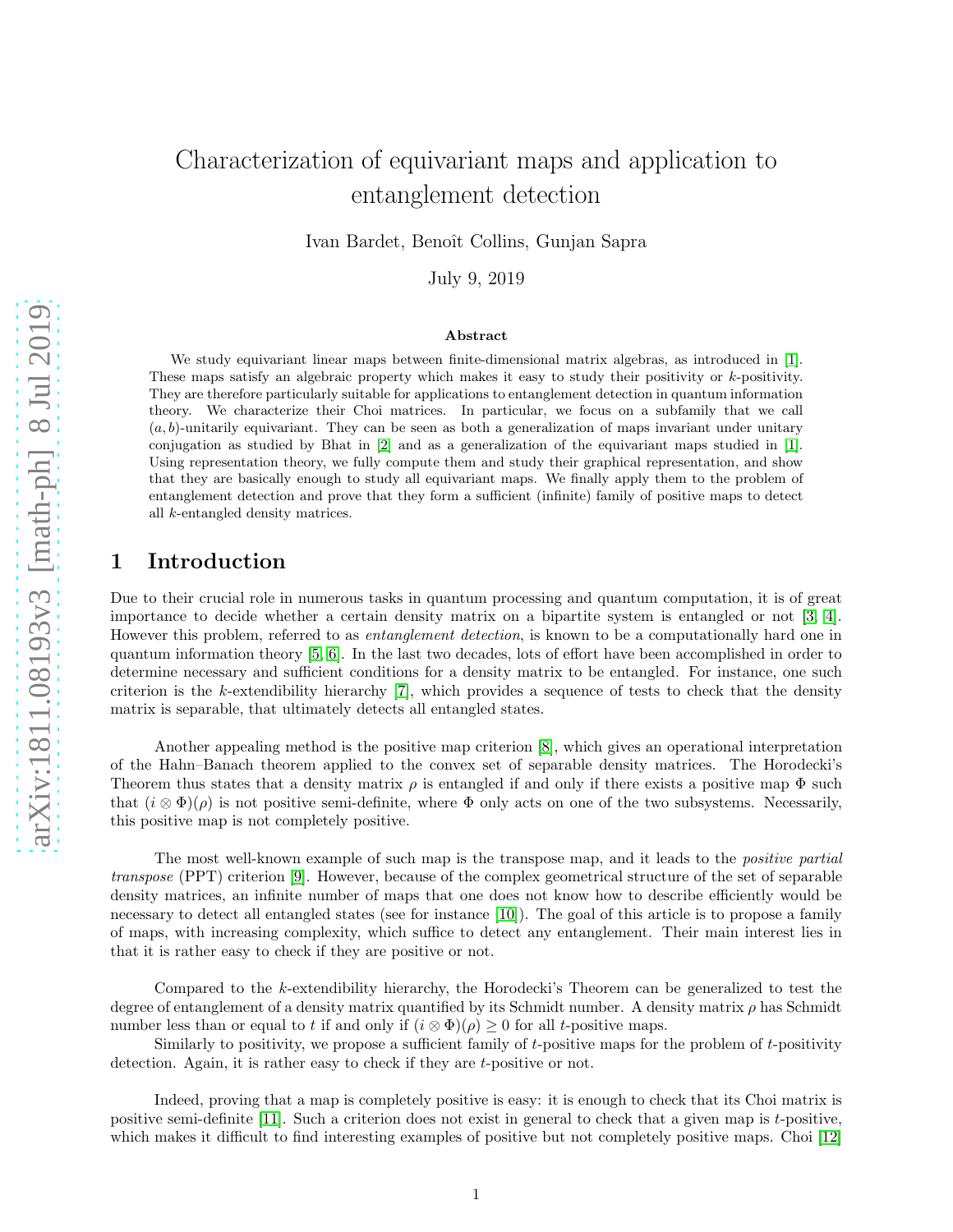gave in 1973 the first example of a linear map on  $M_n(\mathbb{C})$  which is  $(n-1)$ -positive but not n-positive. One decade later in 1983, Takasaki and Tomiyama [\[13\]](#page-15-2) gave a method to construct any number of linear maps on finite-dimensional matrix algebras, which are  $(k-1)$ -positive and not k-positive. Interestingly, all these examples fall in the class of maps introduced by Collins et al. in [\[1\]](#page-14-0), called equivariant maps. In the same article, they proved that if a linear map happens to be equivariant, its k-positivity depends upon the positivity of a k-blocks submatrix of the corresponding Choi matrix. In a sense, it means that it is as easy to check that an equivariant map is k-positive, as it is to check that it is completely positive. They subsequently studied a parametric family of equivariant linear maps on  $M_3(\mathbb{C})$  with values in  $M_3(\mathbb{C})^{\otimes 2}$ . In this article, we analyse in more depth equivariant maps from  $M_n(\mathbb{C})$  to  $M_n(\mathbb{C})^{\otimes k}$  for all  $k, n \geq 1$ , and characterize a large class of them. Note however that not all known examples of positive maps are equivariant (see for instance [\[14,](#page-15-3) [15\]](#page-15-4)).

More precisely, we are concerned with two different objectives. The first one is to get a full understanding of equivariant maps. We only get sparse results in this direction. As a first insight, we give a characterization of equivariant maps in terms of their Choi matrices in Theorem [3.1.](#page-4-0) We also define a subclass of them, the unitarily equivariant maps, which are more tracktable objects. Corollary [3.3](#page-6-0) is one of the main results of this paper, where we prove that unitarily equivariant maps - were the equivariance property is given in terms of a unitary representation - are in fact covariant maps with respect to a unitary representation of the unitary group.

The second objective is to fully compute a subclass of such maps, the  $(a, b)$ -unitarily equivariant maps, generalizing the examples in [\[1\]](#page-14-0) and the characterization in [\[2\]](#page-14-1) of linear maps invariant under conjugation.

We then focus on the application to entanglement detection of such maps. We prove that any t-entangled density matrix - that is with Schmidt Number strictly lower than  $t$  - can be detected using a t-positive unitarily equivariant map. Combined with previous result, this gives an explicit family of t-positive maps that are sufficient of t-entanglement detection.

This article is organized as follows. In Section [2,](#page-1-0) we introduce the equivariant maps, list some of their properties and give some examples, among which the one of Choi [\[12\]](#page-15-1), Takasaki and Tomiyama [\[13\]](#page-15-2). In section [3,](#page-4-1) we give different characterizations mentioned above. We study the graphical representations of the Choi matrices of  $(a, b)$ -unitarily equivariant maps in Section [4.](#page-8-0) We focus on entanglement detection in Section [5.](#page-11-0)

### <span id="page-1-0"></span>2 Equivariant maps: definitions and examples

In this section, we present definitions of equivariant linear maps and give an explanation as to why it is important to study these maps.

#### 2.1 Notations, definitions and first examples

For a positive integer n,  $M_n(\mathbb{C})$  is the set of square matrices, with entries from  $\mathbb C$  of size n, with canonical orthonormal basis  $(e_{ij})_{1\leq i,j\leq n}$ . The unitary group on  $\mathbb{C}^n$  is denoted by  $\mathcal{U}_n$ . We denote by  $\mathbb{1}_n$  the identity matrix in  $M_n(\mathbb{C})$  and by  $i_n$  the identity map acting on  $M_n(\mathbb{C})$ . We write  $B_n = \sum_{i=1}^n |e_i\rangle \otimes |e_i\rangle$ , the non-normalized maximally entangled Bell vector in  $(\mathbb{C}^n \otimes \mathbb{C}^n)$ . The rank-one projection on  $B_n$  is denoted by  $B_{n^2} = B_n B_n^*$ . Finally,  $A^t$  and Tr(A) denote the transpose and (non-normalized) trace of a matrix  $A \in M_n(\mathbb{C})$  respectively.  $\theta_n$  denotes the transpose map  $A \mapsto A^t$  on  $M_n(\mathbb{C})$ .

If H and K are two complex Hilbert spaces,  $\mathcal{B}(\mathcal{H})$  denotes the space of all bounded linear operators on H and  $\mathcal{B}(\mathcal{H},\mathcal{K})$  the space of all bounded linear maps from H to K. A self-adjoint map  $\Phi \in \mathcal{B}(\mathcal{H},\mathcal{K})$  is such that  $\Phi(X^*) = \Phi(X)^*$  for all  $X \in \mathcal{H}$ . In the following, we will assume that all linear maps are self-adjoint.

We are now ready to give the main definitions of this article.

**Definition 2.1.** Let  $n, N \geq 2$  be two natural numbers. A linear map  $\Phi : M_n(\mathbb{C}) \to M_N(\mathbb{C})$  is called:

(i) Equivariant, if for every unitary matrix  $U \in M_n(\mathbb{C})$  there exists  $V = V(U) \in M_N(\mathbb{C})$  such that

<span id="page-1-1"></span>
$$
\Phi(UXU^*) = V(U)\,\Phi(X)\,V(U)^* \qquad \forall \ X \in M_n(\mathbb{C});\tag{1}
$$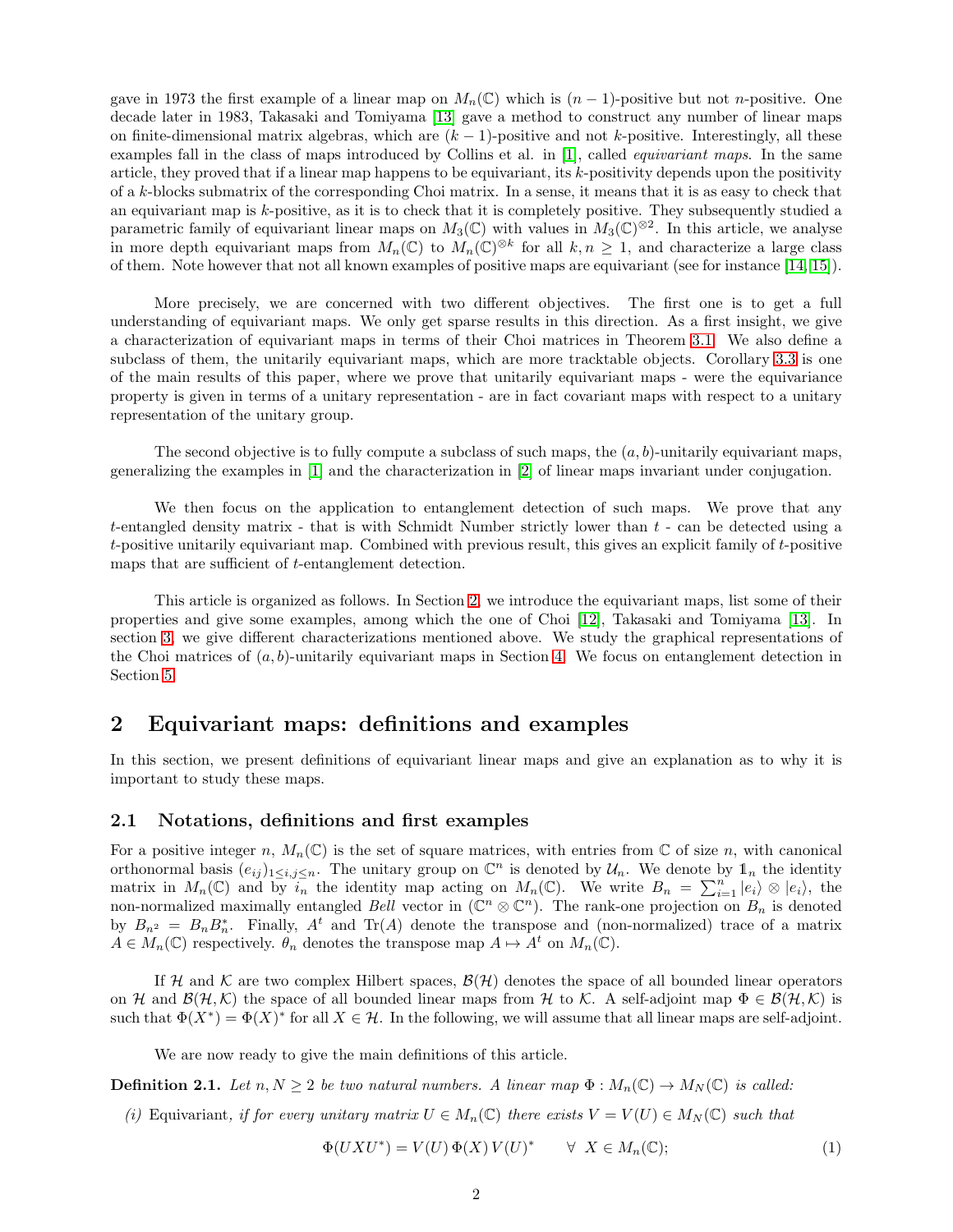- (ii) Unitarily equivariant, if furthermore the operator  $V(U)$  in the previous definition can be taken unitary.
- (iii) (a, b)-unitarily equivariant, if there are a, b natural numbers such that  $N = n^{a+b}$  and  $M_N(\mathbb{C}) \equiv$  $M_n(\mathbb{C})^{\otimes a} \otimes M_n(\mathbb{C})^{\otimes b}$ , and such that for every unitary  $U \in M_n(\mathbb{C})$ ,

<span id="page-2-1"></span>
$$
\Phi(UXU^*) = (\overline{U}^{\otimes a} \otimes U^{\otimes b}) \Phi(X) (\overline{U}^{\otimes a} \otimes U^{\otimes b})^* \qquad \forall \ X \in M_n(\mathbb{C}). \tag{2}
$$

Thus,  $(a, b)$ -unitarily equivariant maps are a subfamily of unitarily equivariant maps, that is itself a subclass of equivariant maps. We prove in Corollary [3.3](#page-6-0) that every unitarily equivariant map where  $U \mapsto V(U)$  is a unitary representation can be seen as a corner of a sum of  $(a, b)$ -unitarily equivariant maps. In the following, we give a family of equivariant and not unitariy equivariant maps.

**Example 2.2.** Let  $A \in M_n(\mathbb{C})$  be a non-unitary invertible matrix. Define:

$$
\begin{array}{cccc}\n\Phi_A: & M_n(\mathbb{C}) & \to & M_n(\mathbb{C})\\ & X & \mapsto & AXA^* \end{array}
$$

Let  $U \in M_n(\mathbb{C})$  be a unitary. Then for every  $X \in M_n(\mathbb{C}),$ 

$$
\Phi(UXU^*) = AUXU^*A^*
$$
  
=  $(AUA^{-1})(AXA^*)(A^*)^{-1}U^*A^*$   
=  $(AUA^{-1})\Phi(X)(AUA^{-1})^*$ 

Clearly,  $AUA^{-1}$  may not be a unitary as A is not unitary. Therefore,  $\Phi_A$  is equivariant and not unitarily equivariant.

**Example 2.3.** Bhat characterized in [\[2\]](#page-14-1) all  $(0, 1)$ -unitarily equivariant maps (that is, for  $a = 0$  and  $b = 1$ ) on  $\mathcal{B}(\mathcal{H})$  for some Hilbert space  $\mathcal{H}$ , not necessarily finite dimensional. More precisely, he proved that a linear map  $\Phi$  acting on  $\mathcal{B}(\mathcal{H})$  satisfies  $\Phi(UXU^*) = U\Phi(X)U^*$  for all  $X \in \mathcal{B}(\mathcal{H})$  iff there exist  $\alpha, \beta \in \mathbb{C}$  such that

$$
\Phi(X) = \alpha X + \beta \operatorname{Tr}[X] I_{\mathcal{H}}.
$$

Directly from this, we get that any (1,0)-unitarily equivariant map  $\Psi$  on  $M_n(\mathbb{C})$  is of the form  $\Psi(X)$  =  $\alpha\theta_n(X) + \beta \text{Tr}[X]I_{\mathcal{H}}$ , where  $\theta_n$  is the transpose map. Indeed, we can check that  $\theta_n \circ \Psi$  is  $(0,1)$ -unitarily equivariant and apply Bhat's result. We shall similarly characterize all  $(a, b)$ -unitarily equivariant maps in Theorem [3.4,](#page-7-0) thus generalizing these two case, when  $H$  is finite dimensional.

Establishing k-positivity of a linear map is a difficult task, even on low dimensional matrix algebras. In this regard, a criterion which is a necessary and sufficient condition for an equivariant map to be k-positive was given in [\[1\]](#page-14-0).

<span id="page-2-0"></span>**Theorem 2.4.** [\[1,](#page-14-0) Theorem 2.2] Let  $\Phi : M_n(\mathbb{C}) \to M_N(\mathbb{C})$  be an equivariant map. Then, for  $k \leq$  $min\{n, N\},$   $\Phi$  is k-positive if and only if the block matrix  $[\Phi(e_{ij})]_{i,j=1}^k$  is positive semi-definite, where  $(e_{ij})_{1\leq i,j\leq n}$  are the matrix units in  $M_n(\mathbb{C})$ .

Incidentally, some well-known examples of k-positive but not completely positive linear maps are actually examples of unitarily equivariant maps, even though this was not explicitly stated when they were introduced. We recall these examples and give alternative proof of their k-positivity, based on Theorem [2.4.](#page-2-0)

- (i) Every ∗-homomorphism or ∗-anti-homomorphism on a finite-dimensional matrix algebras is equivariant. Such maps are always completely positive or co-completely positive.
- (ii) Choi [\[12,](#page-15-1) Theorem 1] gave the first example of a linear map on  $M_n(\mathbb{C})$  which is  $(n-1)$ -positive but not  $n$ -positive, given by

$$
\begin{array}{rcl}\n\Phi : & M_n(\mathbb{C}) & \to & M_n(\mathbb{C}) \\
A & \mapsto & \{(n-1)\text{Tr}(A)\}1_n - A \, .\n\end{array}
$$

The above map is unitarily equivariant (take  $V(U) = U$ ). We apply Theorem [2.4](#page-2-0) to prove that  $\Phi$  is  $(n-1)$ -positive. The eigenvalues of  $[\Phi(e_{ij})]_{i,j=1}^{n-1}$  are 0 with multiplicity 1 and  $(n-1)$  with multiplicities  $(n(n-1)-1)$ , which are positive. Hence,  $\Phi$  is  $(n-1)$ -positive.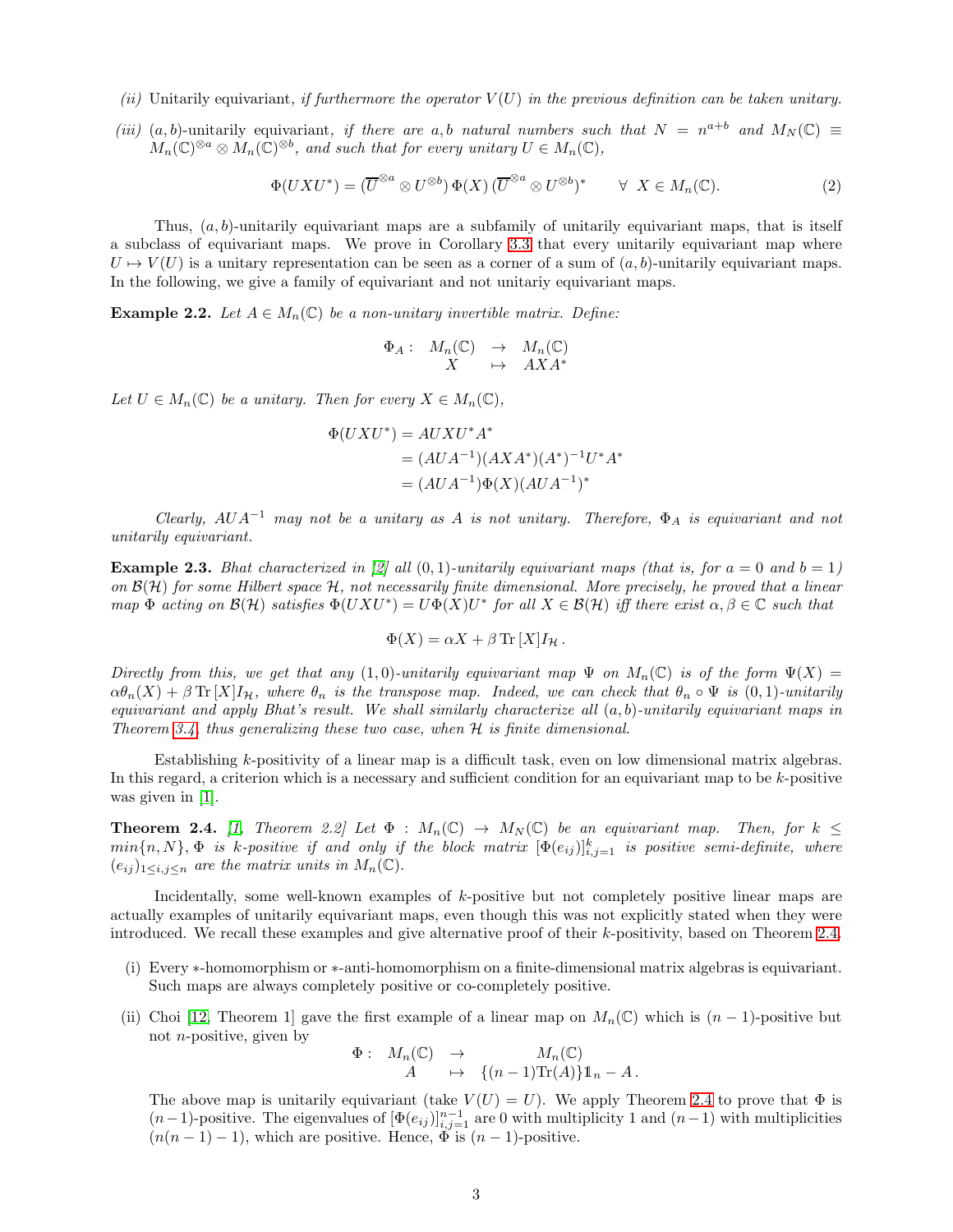(iii) Tomiyama [\[16,](#page-15-5) Theorem 2] gave an example of a parametric family of linear maps and studied the conditions of its  $k$ -positivity. The map is defined by:

$$
\Psi: M_n(\mathbb{C}) \to M_n(\mathbb{C})
$$
  

$$
A \mapsto \frac{\lambda}{n} \text{Tr}(A) 1 \mathbb{1}_n + (1 - \lambda) A.
$$

This map is k-positive for any  $1 \le k \le n$  if and only if  $0 \le \lambda \le 1 + \frac{1}{nk-1}$ . We give an alternative proof based on Theorem [2.4.](#page-2-0) Indeed,  $\Psi$  is unitarily equivariant (take  $V(U) = U$ ) and to find the conditions of k-positivity on  $\Psi$ , we only need to find the values of  $\lambda$  such that  $[\Psi(e_{ij})]_{i,j=1}^k$  is positive. It can be easily seen that  $\frac{\lambda}{n}$  and  $\frac{\lambda}{n} + (1 - \lambda)k$  are two distinct eigenvalues of  $[\Psi(e_{ij})]_{i,j=1}^k$  with different multiplicities. Therefore, the map  $\Psi$  is k-positive if and only if  $\lambda \geq 0$  and  $\lambda \leq 1 + \frac{1}{nk-1}$ .

(iv) Collins et.al  $[1]$  gave the following family of parametric linear maps which are  $(1, 1)$ -unitarily equivariant. Let  $\alpha$  and  $\beta$  be two real numbers and  $n \geq 3$ . Then the family of maps,

<span id="page-3-1"></span>
$$
\Phi_{\alpha,\beta,n} : M_n(\mathbb{C}) \to M_n(\mathbb{C}) \otimes M_n(\mathbb{C})
$$
  
\n
$$
A \mapsto A^t \otimes 1_n + 1_n \otimes A + \text{Tr}(A)(\alpha 1_{n^2} + \beta B_{n^2}).
$$
\n(3)

There are values of parameters  $\alpha$  and  $\beta$  for which the family of maps  $\Phi_{\alpha,\beta,n}$  is positive and not completely positive, more detail can be found in [\[1\]](#page-14-0).

#### 2.2 Properties of equivariant linear maps

<span id="page-3-0"></span>In this section, we study some basic properties of equivariant linear maps, which will help us to give a characterization of these maps.

#### **Lemma 2.5.** Let  $a, b \in \mathbb{N}$ . Then,

- (1) The set of all  $(a, b)$ -unitarily equivariant maps is a vector space.
- (2) The set of all unitarily equivariant maps is not a vector space. Neither is the set of equivariant maps.

*Proof.* It is an easy calculation to show that the set of all  $(a, b)$ -unitarily equivariant maps is closed under addition and scalar multiplication. Hence, this set is a vector space.

We give an example of two unitarily equivariant maps such that their sum is not even equivariant, which is enough to conclude that both sets are not vector spaces.

Let  $\Phi_1, \Phi_2 : M_2(\mathbb{C}) \to M_2(\mathbb{C})$  be given by  $\Phi_1 = i_2$  and  $\Phi_2 = \theta_2$ . It is straightforward that both maps are unitarily equivariant. We prove that the map  $(\Phi_1 + \Phi_2)$  is not equivariant, that is, there exists a unitary  $U \in M_2(\mathbb{C})$  such that there is no  $V \in M_2(\mathbb{C})$  with

$$
(\Phi_1 + \Phi_2)(UXU^*) = V(\Phi_1 + \Phi_2)(X)V^* \ \ \forall \ \ X \in M_2(\mathbb{C}).
$$

Let

$$
U = \begin{bmatrix} \frac{1}{\sqrt{2}} & \frac{1}{\sqrt{2}} \\ \frac{-t}{\sqrt{2}} & \frac{t}{\sqrt{2}} \end{bmatrix}.
$$

Take  $X = e_{11}$ , where  $e_{11}$  is a matrix unit in  $M_2(\mathbb{C})$  and  $\iota^2 = -1$ . We prove that there is no  $V \in M_2(\mathbb{C})$  such that,

$$
(\Phi_1 + \Phi_2)(Ue_{11}U^*) = V(\Phi_1 + \Phi_2)(e_{11})V^*.
$$
\n(4)

$$
(\Phi_1 + \Phi_2)(Ue_{11}U^*) = \begin{bmatrix} 1 & 0 \\ 0 & 1 \end{bmatrix}.
$$

Therefore,  $rank((\Phi_1 + \Phi_2)(Ue_{11}U^*)) = 2.$ 

Since,  $rank(\Phi_1 + \Phi_2)(e_{11}) = 1$ . Therefore there exists no  $V \in M_2(\mathbb{C})$  such that,

$$
(\Phi_1 + \Phi_2)(Ue_{11}U^*) = V(\Phi_1 + \Phi_2)(e_{11})V^*.
$$
\n(5)

 $\Box$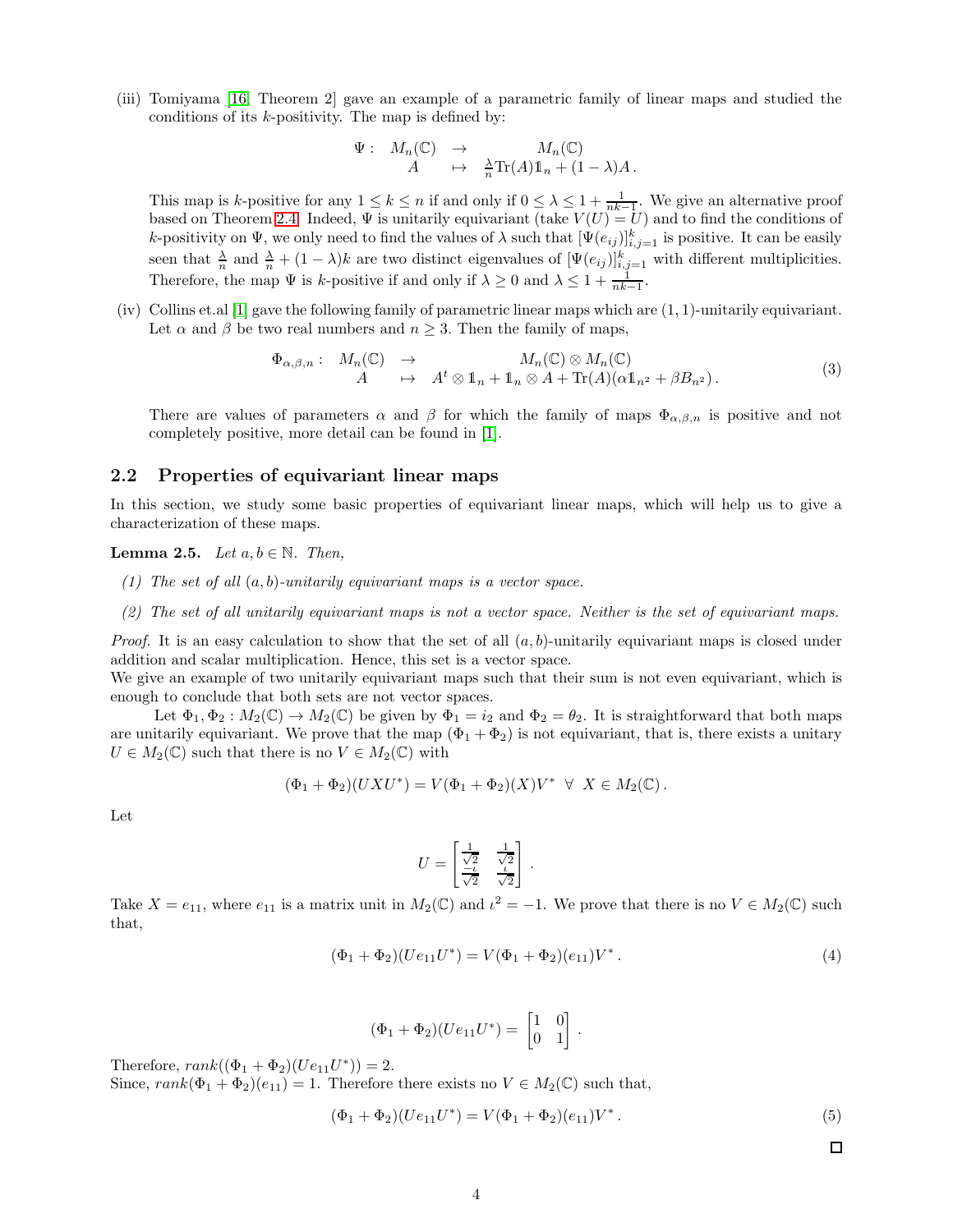**Example 2.6.** To conclude this section, we give an example of a completely positive linear map on  $M_2(\mathbb{C})$ which is not equivariant. Consider the linear map

$$
\begin{array}{cccc}\n\Phi : & M_2(\mathbb{C}) & \to & M_2(\mathbb{C})\\ & A & \mapsto & A-A^t+\text{Tr}(A)\mathbb{1}_2\n\end{array}.
$$

The map  $\Phi$  is completely positive, but it is not equivariant.

Let

$$
U = \begin{bmatrix} \frac{1}{\sqrt{2}} & \frac{1}{\sqrt{2}} \\ \frac{-\iota}{\sqrt{2}} & \frac{\iota}{\sqrt{2}} \end{bmatrix} \text{ and } X = -\iota e_{11} + \iota e_{22}
$$

Where  $\iota^2 = -1$ . Then

$$
\Phi(UXU^*) = \begin{bmatrix} 0 & 2 \\ -2 & 0 \end{bmatrix} and \quad \Phi(X) = \begin{bmatrix} 0 & 0 \\ 0 & 0 \end{bmatrix}.
$$

Therefore, there exists no  $V \in M_2(\mathbb{C})$  such that  $\Phi(UXU^*) = V\Phi(X)V^*$  for unitary U and  $X = -\iota e_{11} + \iota e_{22}$ . Hence,  $\Phi$  is not equivariant.

## <span id="page-4-1"></span>3 Characterization of equivariant maps

In this section, we tackle the problem of characterizing equivariant maps defined on finite-dimensional matrix algebras. We first characterize general equivariant linear maps in terms of their Choi matrices in Theorem [3.1.](#page-4-0) Then, we prove that every unitarily equivariant map where  $U \rightarrow V(U)$  is a unitary representation can be realized as an  $\oplus_{i\in I}(a_i,b_i)$ -unitarily equivariant map for a finite set I and for some values of  $a_i$  and  $b_i$ . Finally, we compute explicitly all  $(a, b)$ -unitarily equivariant maps in Theorem [3.4.](#page-7-0)

#### 3.1 Characterization of equivariant maps in terms of their Choi matrix

We recall that the Choi matrix  $C_{\Phi}$  of a linear map  $\Phi \in \mathcal{B}(M_n(\mathbb{C}), M_N(\mathbb{C}))$  is defined by

<span id="page-4-2"></span>
$$
C_{\Phi} := (i_n \otimes \Phi)(B_{n^2})
$$
\n<sup>(6)</sup>

where  $B_{n^2}$  is the unnormalized Bell density matrix. Equation [\(6\)](#page-4-2) defines a one-to-one linear correspondence between matrices  $C \in M_{nN}(\mathbb{C})$  and maps  $\Phi \in \mathcal{B}(M_n(\mathbb{C}), M_N(\mathbb{C}))$ . The following theorem is applicable to all equivariant maps.

<span id="page-4-0"></span>**Theorem 3.1.** Let  $\Phi : M_n(\mathbb{C}) \to M_N(\mathbb{C})$  be a linear map. Then the following two assertions are equivalent:

- $(i)$   $\Phi$  is an equivariant map.
- (ii) For all unitary matrices U in  $M_n(\mathbb{C})$ , there exists a matrix  $V = V(U) \in M_N(\mathbb{C})$  such that

<span id="page-4-3"></span>
$$
[C_{\Phi}, \overline{U} \otimes V] = 0.
$$

*Proof.* To prove (i)  $\implies$  (ii), we use the fact that  $(\overline{U} \otimes U)$  commutes with  $B_{n^2}$  for every unitary matrix  $U \in M_n(\mathbb{C})$ . We have the following

$$
C_{\Phi} = (i_n \otimes \Phi)(B_{n^2})
$$
  
=  $(i_n \otimes \Phi)(\overline{U} \otimes U)(\sum_{i,j} e_{ij} \otimes e_{ij})(\overline{U} \otimes U)^*$   
=  $(\sum_{i,j} \overline{U}e_{ij}\overline{U}^*) \otimes \Phi(Ue_{ij}U^*)$  (7)

Since  $\Phi$  is equivariant, for every unitary  $U \in M_n(\mathbb{C})$  there exists  $V \in M_N(\mathbb{C})$  such that  $\Phi$  satisfies Equation [\(1\)](#page-1-1). From Equation [\(7\)](#page-4-3),  $C_{\Phi}$  becomes,

$$
C_{\Phi} = \sum_{i,j} \overline{U} e_{ij} \overline{U}^* \otimes V \Phi(e_{ij}) V^*
$$
  
= 
$$
(\overline{U} \otimes V) C_{\Phi} (\overline{U} \otimes V)^*.
$$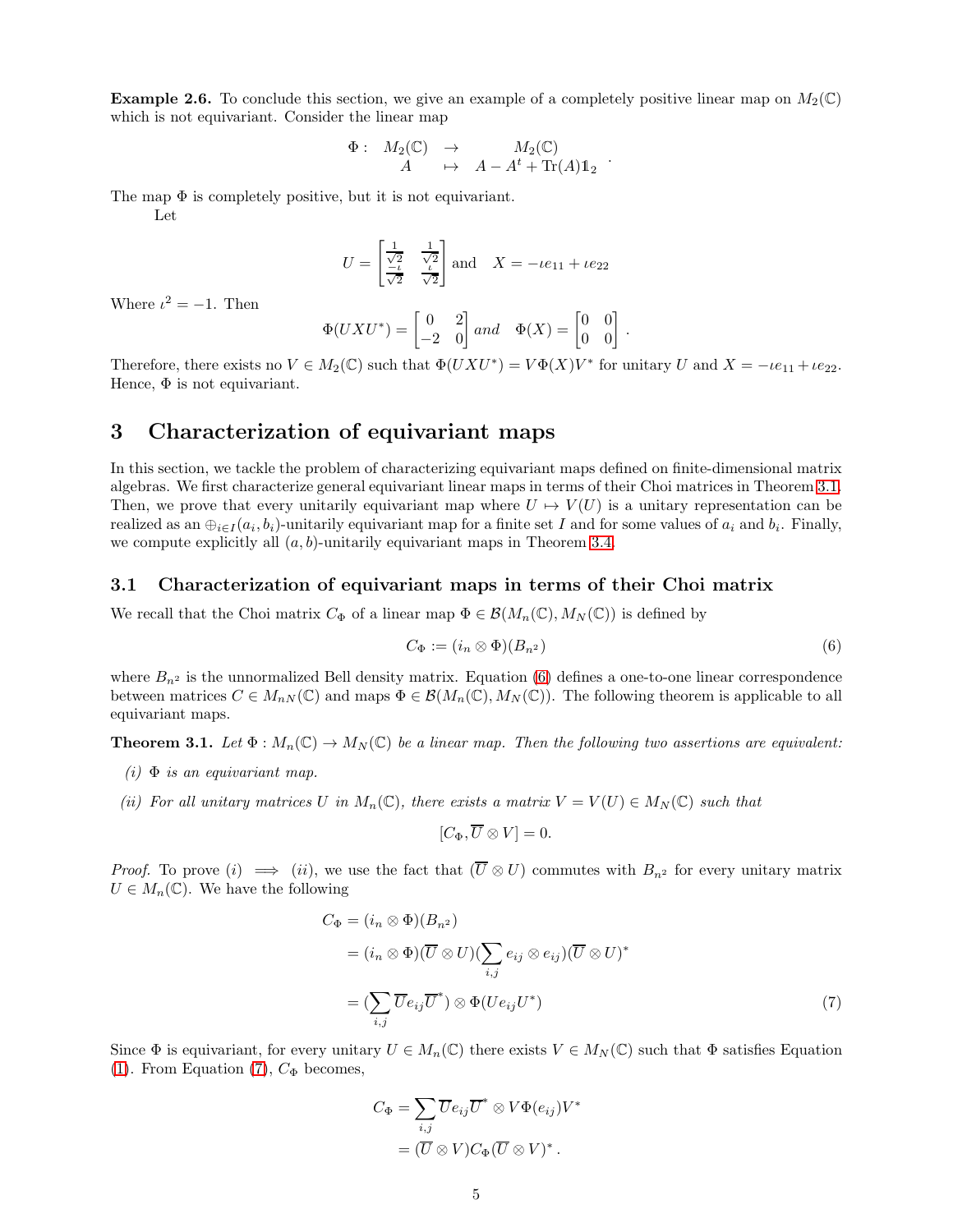Hence,  $C_{\Phi}$  commutes with  $(\overline{U} \otimes V)$ .

We now prove the converse implication  $(ii) \implies (i)$ . Assume that assertion  $(ii)$  holds. Then the previous computation shows that  $(U \otimes V)C_{\Phi}(U \otimes V)^*$  is the Choi matrix of the map  $Y \mapsto V\Phi(U^*YU)V^*$ . By unicity of the Choi matrix, we get that for all  $Y \in M_n(\mathbb{C}),$ 

$$
\Phi(Y) = V\Phi(U^*YU)V^*.
$$

Taking  $X = U^*YU$  yields the result. Hence, the proof is completed.

#### 3.2 Characterization of unitarily equivariant maps

The definition of equivariant maps given by Equation [\(1\)](#page-1-1) is quite general in the sense that we do not put any constraint on the operator  $V(U)$ . It turns out that in the case of unitary invariance, the following theorem implies that  $U \to V(U)$  might be assumed to be a group morphism:

<span id="page-5-1"></span>**Theorem 3.2.** Let  $\Phi : M_n(\mathbb{C}) \to M_N(\mathbb{C})$  be a unitarily equivariant linear map. Then there exists a unitary representation  $U \mapsto V(U)$  of the unitary group  $\mathcal{U}_n$  on  $\mathbb{C}^N$  such that for all  $X \in M_n(\mathbb{C})$  and all unitary  $U \in \mathcal{U}_n$ ,

$$
\Phi(UXU^*) = V(U)\,\Phi(X)\,V(U)^*
$$

.

Proof. We denote by  $\mathcal{A}(\Phi)$  the C<sup>\*</sup>-algebra generated by the image of  $\Phi$ : it is the subalgebra of  $M_N(\mathbb{C})$ spanned by the identity operator  $\mathbb{1}_N$  and products of  $\Phi(X)$ ,

 $\Phi(X)^*$  for  $X \in M_n(\mathbb{C})$ . Given  $U \in \mathcal{U}_n$ , we define on  $\mathcal{A}(\Phi)$  an endomorphism as follows.

We fix a basis of  $\mathcal{A}(\Phi)$  as a vector space,  $(\Phi(X_{j_1}) \cdots \Phi(X_{j_l}))$  where the  $j_i$ s run in some finite set J. The endomorphism  $L_U$  is defined by extending by linearity the formula

$$
L_U(\Phi(X_{j_1})\cdots\Phi(X_{j_l}))=\Phi(UX_{j_1}U^*)\cdots\Phi(UX_{j_l}U^*)\,.
$$

It can be noted that thanks to the unitarity assumption, this equation becomes

$$
L_U\left(\Phi(X_{j_1})\cdots\Phi(X_{j_l})\right)=V\Phi(X_{j_1})\cdots\Phi(X_{j_l})V^*,
$$

therefore for any  $Y \in \mathcal{A}(\Phi)$ , the map is actually

$$
L_U: Y \in \mathcal{A}(\Phi) \mapsto V(U) Y V(U)^*,
$$

therefore this is actually a  $\ast$ -automorphism of  $\mathcal{A}(\Phi)$ .

Let us record two other important properties of  $L : \mathcal{U}_n \to \text{Aut}(\mathcal{A}(\Phi))$ ,  $U \mapsto L_U$ . First of all, L is continuous, as any linear map between finite dimensional spaces is continuous and so is the multiplication of operators. Secondly, L is actually a group morphism. Indeed, for any  $U_1, U_2 \in \mathcal{U}_n$  and any  $X_1, ..., X_k \in$  $M_n(\mathbb{C}),$ 

$$
L_{U_1U_2} (\Phi(X_1) \cdots \Phi(X_k)) = V(U_1) \Phi(U_2X_1U_2^*) \cdots \Phi(U_2X_kU_2^*) V(U_1)^*
$$
  
=  $L_{U_1} (\Phi(U_2X_1U_2^*) \cdots \Phi(U_2X_kU_2^*) )$   
=  $L_{U_1} \circ L_{U_2} (\Phi(X_1) \cdots \Phi(X_k))$ .

So,  $L: \mathcal{U}_n \to \text{Aut}(\mathcal{A}(\Phi))$ ,  $U \mapsto L_U$  is a continuous group morphism.

It follows from the classification of automorphisms of a finite-dimensional  $C^*$ -algebra [\[24,](#page-15-6) Proposition 2.2.6] that there exists  $W = W(U)$  in  $M_N(\mathbb{C})$  that normalizes  $\mathcal{A}(\Phi)$  such that  $L_U(X) = W X W^*$  and this W is unique up to a central element in the algebra generated by  $\mathcal{A}(\Phi)$  and the normalizer of the commutant of  $\mathcal{A}(\Phi)$  (which we will call NC  $\mathcal{A}(\Phi)$  for the purpose of this proof).

So, the map  $L : U_n \to \text{Aut}(\mathcal{A}(\Phi))$ ,  $U \to L_U$  gives rise to a continuous application  $\mathcal{U}_n \to \mathcal{U}_n$  $U_N$   $(ZNC\mathcal{A}(\Phi), U \to W$  which implements  $L_U$  (the continuity follows from the fact that a continuous bijection between two compact sets is bi-continuous).

In order to complete the proof, we have to prove that this map can be lifted continuously to a map  $\mathcal{U}_n \to \mathcal{U}_N$ ,  $U \to W$  that generates the same  $L_U$ . This follows from the fact that, by construction, W can be taken as an element of NC  $\mathcal{A}(\Phi)$ , so, given a minimal projection P in  $\mathcal{Z}$  NC  $\mathcal{A}(\Phi)$ , it is enough to show that there exists a continuous choice for PW.

There exists  $\theta(U_1, U_2) \in \mathbb{R}$  such that

<span id="page-5-0"></span>
$$
PW(U_1)W(U_2) = e^{i\theta(U_1,U_2)}PW(U_1U_2)
$$
\n(8)

 $\Box$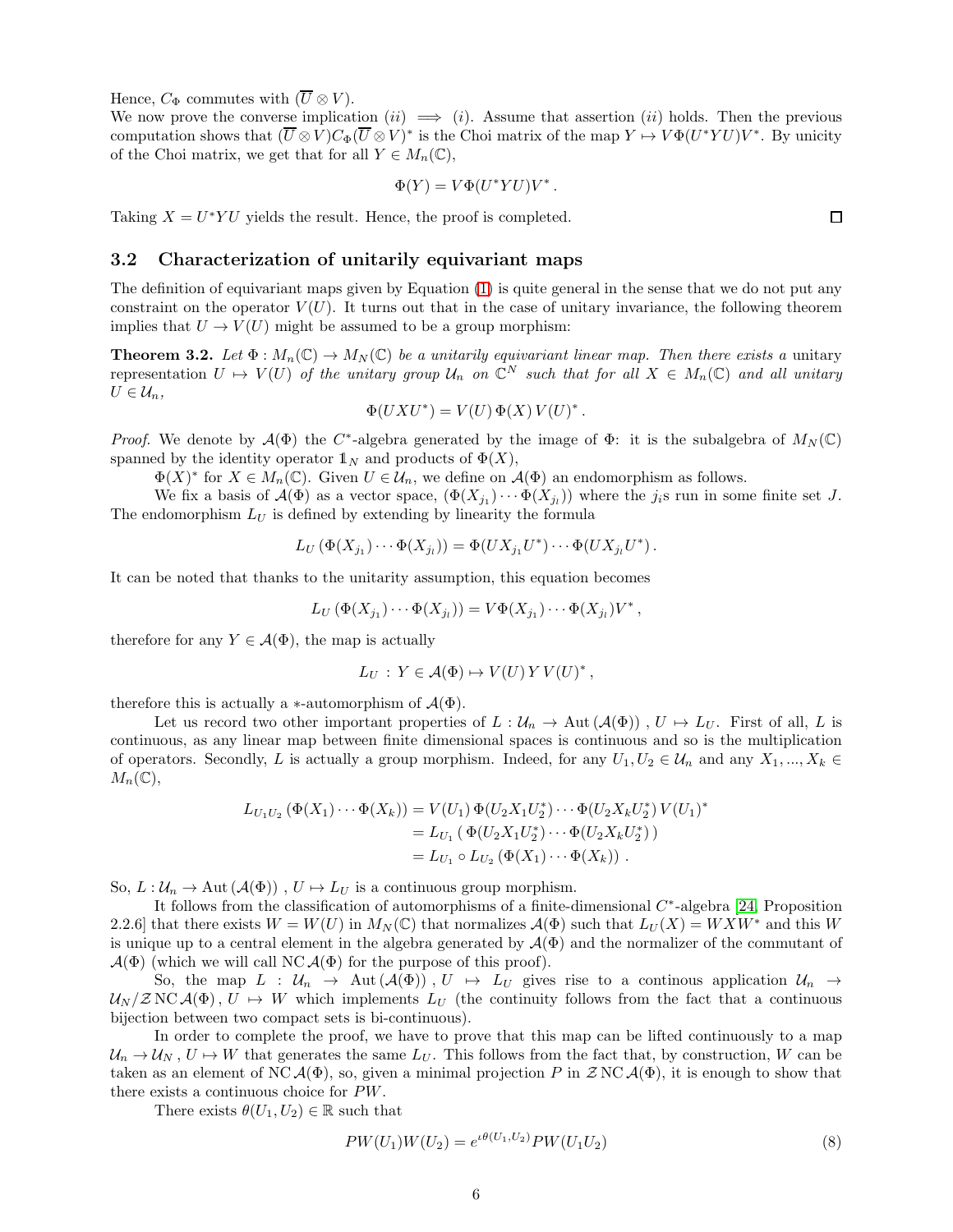Note that it follows from the above that the phase  $e^{i\theta(U_1,U_2)}$  is a continuous function of  $U_1, U_2$ . Let us prove that PW can undergo a phase modification that will turn it into a special unitary representation. First of all, without loss of generality, we may assume that  $\theta(I_n, I_n) = 0$ , at the possible expense of replacing PW by  $e^{i\theta(I_n,I_n)}$ PW. Then, by continuity looking in a vicinity of the identity, taking the determinant, we get that

$$
\det PW(U_1) \det PW(U_2) = e^{N \iota \theta(U_1, U_2)} \det PW(U_1 U_2),
$$

in other words

$$
e^{i\theta(U_1,U_2)} = (\det PW(U_1) \det PW(U_2) / \det PW(U_1U_2))^{1/N},
$$

where the N-th root is obtained with the prinicipal branch of the logarithm, which is well defined in a neighbourhood of 0.

So, we may rewrite Equation [\(8\)](#page-5-0) as

$$
PW(U_1)PW(U_2)=(\det PW(U_1)\det PW(U_2)/\det PW(U_1U_2))^{1/N}PW(U_1U_2),
$$

or equivalently,

$$
PW(U_1)\det PW(U_1)^{-1/N}PW(U_2)\det PW(U_2)^{-1/N}=PW(U_1U_2)(\det PW(U_1U_2))^{-1/N}
$$

Therefore, setting

$$
P\tilde{W}(U_1) = PW(U_1) \det W(U_1)^{-1/N},
$$

and doing the same for each minimal projection P in  $ZNC\mathcal{A}(\Phi)$  we see that, in a neighbourhood of 0,

$$
\tilde{W}(U_1)\tilde{W}(U_2) = \tilde{W}(U_1U_2).
$$

It is known that a finite dimensional representation of a Lie group is in one to one correspondance with that of its Lie algebra, and therefore that it suffices to define it on a neighbourhood of identity, in the simply connected case. So, this proves that W extends on  $SU_n$  to a representation of  $SU_n$  (note that the above is a modification of Bargmann's results [\[17,](#page-15-7) [18\]](#page-15-8)). We can therefore decompose  $\pi$  into irreducible representations:

$$
\mathbb{C}^N=\bigoplus_{\lambda} E_{\lambda}\otimes \mathbb{C}^{N_{\lambda}},
$$

where  $E_{\lambda}$  are irreducible representations of  $SU_n$  appearing in the unitary representation  $\pi$  with multiplicity  $N_{\lambda}$ . We denote by  $\pi_{\lambda}$  the unitary representation of  $SU_n$  on  $E_{\lambda}$  induced by  $\pi$ .

By [\[19,](#page-15-9) Proposition 22.2], corresponding to every irreducible representation  $\pi_{\lambda}$  of  $SU_n$ , there exists an irreducible representation  $\tilde{\pi}_{\lambda}$  of  $\mathcal{U}_n$  such that  $\tilde{\pi}_{\lambda}|_{SU_n} = \pi_{\lambda}$ . Hence,  $\tilde{\pi} = \bigoplus_{\lambda} N_{\lambda} \tilde{\pi}_{\lambda}$  is a unitary representation of  $\mathcal{U}_n$ . This complete the proof.

Let us note that the last part of the proof can be slightly simplified in case  $\mathcal{A}(\Phi) = M_N(\mathbb{C})$ . Indeed, in this case it is enough to replace  $U_N / Z NC \mathcal{A}(\Phi)$ ,  $U \to W$  by  $\mathcal{P}U_N$  (the projective unitary group) and we can refer to Bargmann's theorem. It is also interesting to note that no continuity is needed in the assumption, it is granted automatically by the theorem (together with rationality and analyticity) when one replaces V by W.

<span id="page-6-0"></span>The next corollary builds a bridge between unitarily equivariant maps and  $(a, b)$ -unitarily equivariant maps. It justifies the computation of the latter in the next section.

**Corollary 3.3.** Let  $\Phi \in \mathcal{B}(M_n(\mathbb{C}), M_N(\mathbb{C}))$  be a unitarily equivariant map. Then there exist a finite sequence of pair  $(a_i, b_i)$  of natural integers, a partial isometric map  $W : \mathbb{C}^N \to \bigoplus_i (\mathbb{C}^n)^{\otimes a_i} \otimes (\mathbb{C}^n)^{\otimes b_i}$  and an  $\bigoplus_i (a_i, b_i)$ -unitarily equivariant map  $\Psi$  on  $M_n(\mathbb{C})$  such that for all  $X \in M_n(\mathbb{C})$ ,

$$
W\Phi(X)W^* = \Psi(X). \tag{9}
$$

Proof. This is a direct consequence of the representation theory of the unitary group. Indeed, for any representation, there exist a finite sequence of pairs  $(a_i, b_i)$  of natural integers such that this representation appears in the unitary representation (see [\[20\]](#page-15-10) for instance)

$$
U\mapsto \oplus_i \overline{U}^{\otimes a_i}\otimes U^{\otimes b_i}\ .
$$

It means that there exists a partial isometry W from  $\mathbb{C}^N$  to  $\bigoplus_i(\mathbb{C}^n)^{\otimes a_i} \otimes (\mathbb{C}^n)^{\otimes b_i}$  such that for all  $U \in \mathcal{U}_n$ ,

$$
W V(U) W^* = P \oplus_i (\overline{U}^{\otimes a_i} \otimes U^{\otimes b_i}) P,
$$

where P is the orthogonal projection on some supspace of  $\oplus_i((\mathbb{C}^n)^{\otimes a_i}\otimes(\mathbb{C}^n)^{\otimes b_i})$  invariant by  $\oplus_i(\overline{U}^{\otimes a_i}\otimes U^{\otimes b_i})$ for all  $U \in \mathcal{U}_n$ . We can then define the map  $\Psi : X \mapsto W \Phi(X) W^*$  and it can be readily checked that it is an  $\bigoplus_i (a_i, b_i)$ -unitarily equivariant map.  $\Box$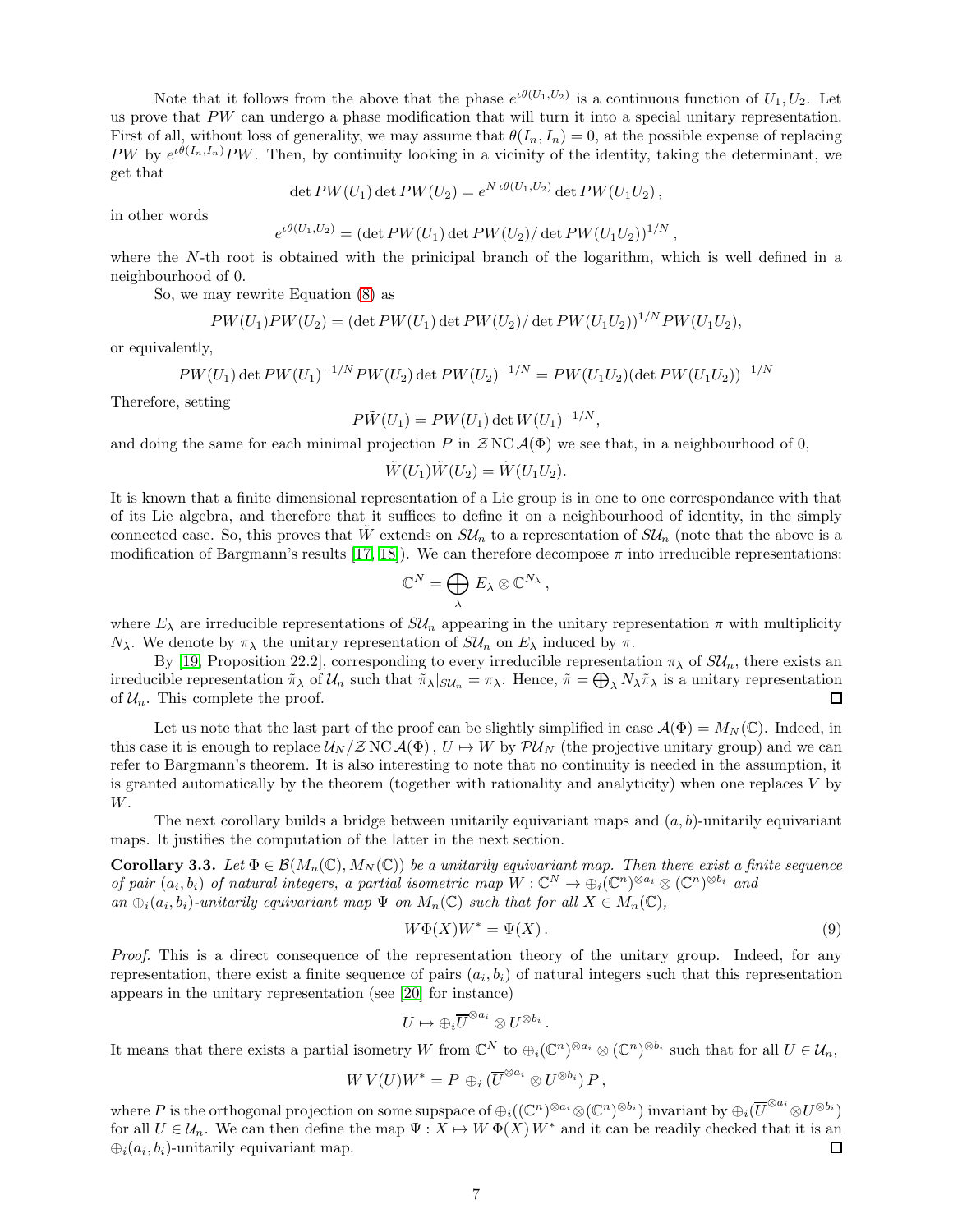#### <span id="page-7-4"></span>3.3 Characterization of  $(a, b)$ -unitarily equivariant maps

We now deal with the question of characterizing  $(a, b)$ -unitarily equivariant maps. More explicitly, let  $a, b \in \mathbb{N}$ and  $n \geq 2$ . Then, what are all the linear maps

$$
\Phi: M_n(\mathbb{C}) \to M_n(\mathbb{C})^{\otimes a} \otimes M_n(\mathbb{C})^{\otimes b}
$$

such that for every unitary  $U \in M_n(\mathbb{C})$ ,  $\Phi$  satisfy Equation [\(2\)](#page-2-1). By Lemma [2.5\(](#page-3-0)1) the set of all  $(a, b)$ -unitarily equivariant maps is a vector space. Characterizing this vector space is then equivalent to exhibiting one of its basis. In order to do that, we need some basic results from group representation theory and more precisely the Schur-Weyl duality Theorem [\[21,](#page-15-11) Theorem 8.2.10]. More detail can be found in [\[21,](#page-15-11) Chapters 7,8].

Let us define two unitary representations  $\sigma_k$  and  $\rho_k$  on  $(\mathbb{C}^n)^{\otimes k}$ , with  $a+b=k$ , of the symmetric group  $S_k$  and the unitary group  $\mathcal{U}_n$  respectively. For all  $v_1, ..., v_k \in \mathbb{C}^n$ ,  $\pi \in S_k$  and  $U \in \mathcal{U}_n$ , they are defined as

$$
\sigma_k(\pi) (v_1 \otimes \cdots \otimes v_k) = (v_{\pi^{-1}(1)} \otimes \cdots \otimes v_{\pi^{-1}(k)}),
$$
  

$$
\rho_k(U) (v_1 \otimes \cdots \otimes v_k) = (Uv_1 \otimes \cdots \otimes Uv_k).
$$

We denote by  $\sigma_k(\mathbb{C}[S_k])$  (resp.  $\rho_k(\mathbb{C}[U_n]))$ )

the ∗-algebra generated by the representation  $\sigma_k$  (resp.  $\rho_k$ ). That is,

$$
\sigma_k(\mathbb{C}[S_k]) = \{\sigma_k(\pi) \, ; \, \pi \in S_k\}' = \left\{ \sum_{\pi \in S_k} f(\pi) \sigma_k(\pi) \quad ; \quad f : S_k \to \mathbb{C} \right\},
$$
  

$$
\rho_k(\mathbb{C}[U_n]) = \{\rho_k(U) \, ; \, U \in \mathcal{U}_n\}'',
$$

where the prime symbol denotes the commutant of a set (we will not need the explicit formula for the elements of  $\rho_k(\mathcal{U}_n)$ . Then Schur-Weyl duality Theorem asserts that  $\sigma_k(\mathbb{C}[S_k])$  and  $\rho_k(\mathbb{C}[U_n])$  are the commutant of each other.

In other words, for any operator  $C \in M_n(\mathbb{C})^{\otimes k}$ ,

<span id="page-7-3"></span>
$$
[U^{\otimes k}, C] = 0 \quad \forall \quad U \in \mathcal{U}_n \quad \text{iff} \quad C \in \sigma_k(S_k). \tag{10}
$$

<span id="page-7-0"></span>We refer to [\[21,](#page-15-11) Theorem 8.2.8] for instance for a presentation of this Theorem. With this result in hand, we can now prove one of the main results of this paper.

**Theorem 3.4.** Let  $a, b \in \mathbb{N}$  and  $\Phi : M_n(\mathbb{C}) \to M_n(\mathbb{C})^{\otimes a} \otimes M_n(\mathbb{C})^{\otimes b}$ . Then the following assertions are equivalent.

- (i)  $\Phi$  is  $(a, b)$ -unitarily equivariant.
- (ii)  $[C_{\Phi}, \overline{U}^{\otimes a+1} \otimes U^{\otimes b}] = 0$  for all  $U \in \mathcal{U}_n$ , where  $C_{\Phi}$  is the Choi matrix of  $\Phi$ .
- (iii) There exists  $f: S_{k+1} \to \mathbb{C}$  such that

$$
C_{\Phi} = \sum_{\pi \in S_{k+1}} f(\pi) \left( \theta_n^{\otimes a+1} \otimes i_n^{\otimes b} \right) [\sigma_{k+1}(\pi)], \qquad (11)
$$

where  $\theta_n$  is the transpose map on  $M_n(\mathbb{C})$ .

*Proof.* The equivalence of  $(i)$  and  $(ii)$  is clear from Theorem [3.1.](#page-4-0)  $(ii) \Rightarrow (iii)$ .

Assume that  $C_{\Phi}$  commutes with  $(\overline{U}^{\otimes a+1} \otimes U^{\otimes b})$  for all  $U \in \mathcal{U}_n$ , that is,

<span id="page-7-2"></span><span id="page-7-1"></span>
$$
(\overline{U}^{\otimes a+1} \otimes U^{\otimes b}) C_{\Phi} (\overline{U}^{\otimes a+1} \otimes U^{\otimes b})^* = C_{\Phi}
$$
\n<sup>(12)</sup>

Remark that the transpose map  $\theta_n \in \mathcal{B}(M_n(\mathbb{C}))$  is (1,0)-unitarily equivariant, so that for all  $U \in \mathcal{U}_n$  and all  $C \in M_n(\mathbb{C})^{\otimes a+b+1},$ 

$$
(\theta_n^{\otimes a+1} \otimes i_n^{\otimes b})(\overline{U}^{\otimes a+1} \otimes U^{\otimes b} C(\overline{U}^{\otimes a+1} \otimes U^{\otimes b})^*) = U^{\otimes k+1} \left[ (\theta_n^{\otimes a+1} \otimes i_n^{\otimes b}) C \right] U^{*\otimes k+1} . \tag{13}
$$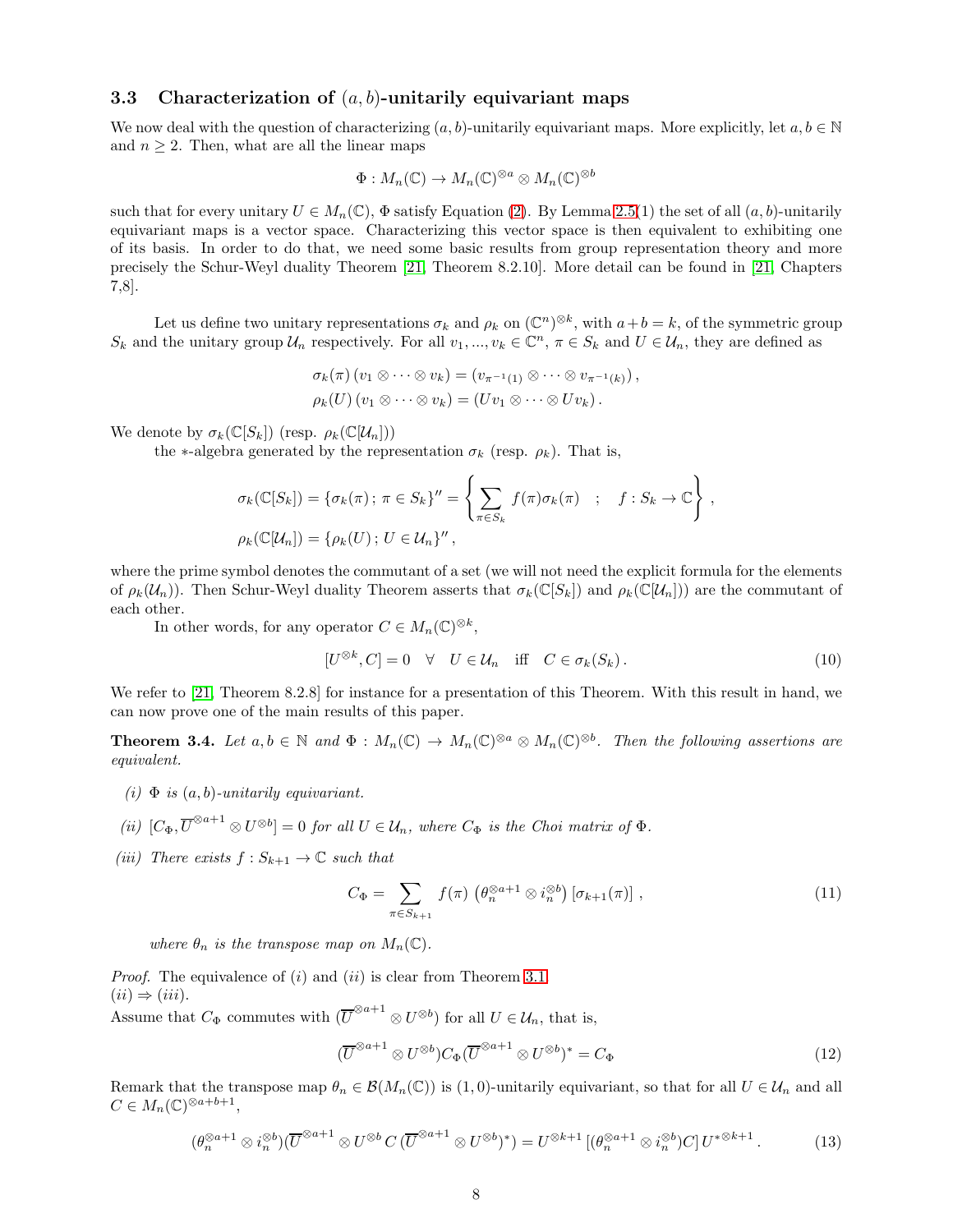where  $k = a + b$ . Applying Equations [\(12\)](#page-7-1) and [\(13\)](#page-7-2), we get:

$$
(\theta_n^{\otimes a+1} \otimes i_n^{\otimes b})[C_{\Phi}] = U^{\otimes k+1} (\theta_n^{\otimes a+1} \otimes i_n^{\otimes b})[C_{\Phi}] U^{*\otimes k+1}.
$$

Consequently,  $(\theta_n^{\otimes a+1} \otimes i_n^{\otimes b})[C_{\Phi}] \in \rho_k(\mathcal{U}_n)'$ . By the Schur-Weyl duality given in Equation [\(10\)](#page-7-3), we obtain that  $(\theta_n^{\otimes a+1} \otimes i_n^{\otimes b})[C_{\Phi}] \in \sigma_{k+1}(\mathbb{C}[S_{k+1}]),$  which implies (iii).

 $(iii) \Rightarrow (ii)$  is straightforward using the converse part of Schur-Weyl duality and the previous computation.  $\Box$ 

Clearly by point (iii) in Theorem [3.4,](#page-7-0) the set of  $(a, b)$ -unitarily equivariant maps is isomorphic as a vector space to the space  $\sigma_{k+1}(\mathbb{C}[S_{k+1}])$ . Therefore we get the straightforward corollary:

**Corollary 3.5.** A basis of  $(a, b)$ -unitarily equivariant maps is given by the maps  $\{\Phi_{\pi} : \pi \in S_{k+1}\}\$ , where  $k = a + b$ , with the corresponding Choi matrices:

<span id="page-8-2"></span>
$$
C_{\Phi_{\pi}} = (\theta_n^{\otimes a+1} \otimes i_n^{\otimes b})[\sigma_{k+1}(\pi)], \qquad (14)
$$

where the matrix  $\sigma_{k+1}(\pi)$  acts on vectors  $(v_1 \otimes \cdots \otimes v_{k+1})$  as

<span id="page-8-1"></span>
$$
\sigma_{k+1}(\pi) (v_1 \otimes \cdots \otimes v_{k+1}) = v_{\pi^{-1}(1)} \otimes \cdots \otimes v_{\pi^{-1}(k+1)}.
$$
\n
$$
(15)
$$

In particular, when  $n \geq k+1$ , then the dimension of this vector space is  $(k+1)!$ .

We discuss the graphical representation of this basis in the next section.

# <span id="page-8-0"></span>4 Graphical representation of the Choi matrix of  $(a, b)$ -unitarily equivariant maps

In this section we study the graphical representation of  $(a, b)$ -unitarily equivariant maps for any  $a, b \in \mathbb{N}$ . This gives a visual and very convenient method to compute them. We illustrate this with the (1, 1)-unitarily equivariant maps from [\[1\]](#page-14-0).

The following table in Figure [1](#page-9-0) represents the graphical representation of operators defined on Hilbert spaces, their tensor product and how the operations of transpose, multiplication of operators perform graphically. More detail about the graphical calculus can be found in [\[22,](#page-15-12) [23\]](#page-15-13).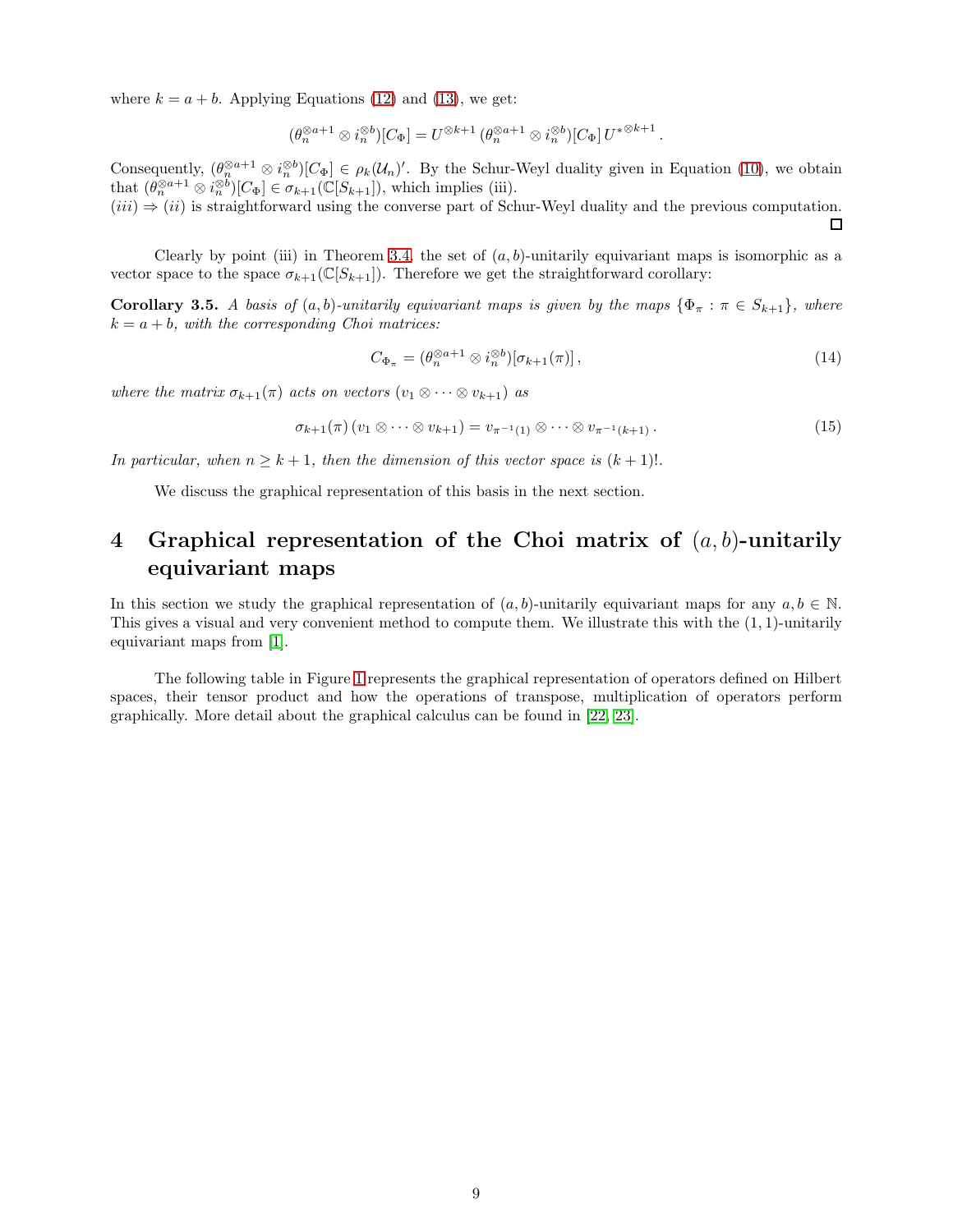| Vectors/Operators                                      | Graphical representation                                                      |  |  |
|--------------------------------------------------------|-------------------------------------------------------------------------------|--|--|
| $ v\rangle\in\mathbb{C}^{n}$                           | $v\rangle$                                                                    |  |  |
| $\langle v   \in (\mathbb{C}^n)^*$                     | $\langle v  $                                                                 |  |  |
| $T \in \mathcal{B}(\mathcal{H})$                       | $\overline{T}$                                                                |  |  |
| $T\in \mathcal{B}(\mathcal{H}_1\otimes \mathcal{H}_2)$ | $\mathcal{H}_1$<br>$\mathcal{H}_1$<br>T<br>$\mathcal{H}_2$<br>$\mathcal{H}_2$ |  |  |
| $AB \in M_n(\mathbb{C})$                               | $\boldsymbol{B}$<br>А                                                         |  |  |
| $A^t \in M_n(\mathbb{C})$                              | $\boldsymbol{A}$                                                              |  |  |

<span id="page-9-0"></span>Figure 1: Graphical representations of vectors and operators

Let  $W_{a,b}$  denote the vector space of all  $(a, b)$ -unitarily equivariant maps. Recall from Section [3.3](#page-7-4) that the maps  $C_{\Phi_{\pi}} = (\theta_n^{\otimes a+1} \otimes i_n^{\otimes b})(\sigma_{k+1}(\pi))$  form a basis of  $W_{a,b}$  with  $\pi$  running through the permutation group  $S_{k+1}$ , where  $\sigma_{k+1}$  is the unitary representation of the permutation group defined in Equation [\(15\)](#page-8-1). Based on the graphical representations given in Table [1,](#page-9-0) we give the graphical representations of the  $C_{\Phi_{\pi}}$ . We first consider the case of  $a = 1$  and  $b = 1$  and make some observations. We discuss the general case in Theorem [4.1.](#page-10-0)

We compute the graphical representation of the Choi matrices  $C_{\Phi_{\pi}}$  with  $\pi \in S_3$ , by first computing the one of  $\sigma_3(\pi)$ . We start with the representation of  $\sigma_3(123)$  as an example. This map is defined as follows:

$$
\sigma_3(123): \quad (\mathbb{C}^n)^{\otimes 3} \rightarrow \quad (\mathbb{C}^n)^{\otimes 3} \n v_1 \otimes v_2 \otimes v_3 \rightarrow v_3 \otimes v_1 \otimes v_2 .
$$

Its graphical representation is given on the left in Figure [2.](#page-9-1) By Equation [\(14\)](#page-8-2),  $C_{\Phi_{(123)}} = (\theta_n^{\otimes 2} \otimes i_n) \sigma_3(123)$ . Using the graphical representation of the transpose map, we obtain that  $C_{\Phi(123)}$  is represented by the right figure in Figure [2.](#page-9-1)



<span id="page-9-1"></span>Figure 2: Graphical representation of  $\sigma_3(123)$  (on the left) and  $C_{\Phi_{(123)}}$  (on the right)

We take the following convention in order to represent the operators  $\sigma_{k+1}(\pi)$ : input on the left are represented by black (full) dots while output on the right are represented by white (empty) dots. The graphical representation of the operator  $\sigma_{k+1}(\pi)$  then corresponds to tracing a wire from the *i*th (black) dot on the left to the  $\pi^{-1}(i)$  (white) dot on the right. Using graphical computation, it can be directly check that  $\sigma_{k+1}(\pi)$  and  $U^{\otimes k+1}$  commute for all unitary operator  $U \in \mathcal{U}_n$ .

Then, applying the transpose map to the first  $(a+1)$  tensors corresponds graphically to interchange the black and the white dot at the first  $(a + 1)$  rows (starting from the highest). Again, it can be directly checked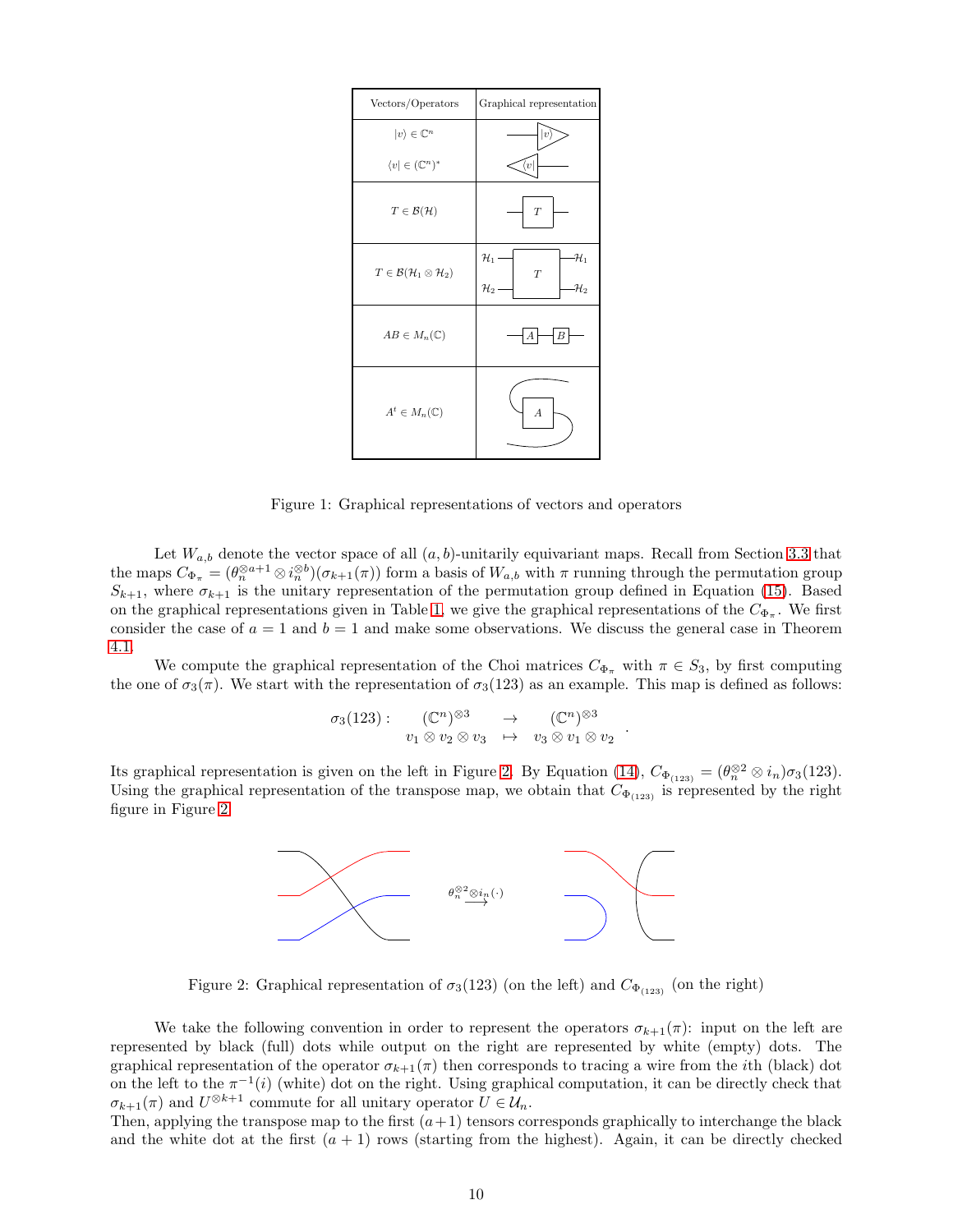

<span id="page-10-1"></span>Figure 3: Graph of  $C_{\Phi_{(123)}}$ . Each black dot is connected to a white dot in a one-to-one way, according to the permutation (123).

from a graphical computation that  $C_{\Phi(\pi)}$  and  $(\overline{U}^{\otimes a+1}\otimes U^{\otimes b})$  commute. This is illustrated in the case of the permutation (123) in Figure [3.](#page-10-1)

We can obtain similarly the graphical representations of the Choi matrices  $C_{\Phi_{\pi}}$  corresponding to all  $\pi \in S_3$ . There are 3! = 6 different possibilities to trace a wire between black and white dots in a one-to-one way. Each of them corresponds to a different permutation  $\pi \in S_3$ . This is illustrated in Figure [4.](#page-10-2)

| $\pi$            | (23) | (12)                                                                                                                                                                                                                                                                                                                                                                                                               | (13) | $(123)$ $(132)$ |  |
|------------------|------|--------------------------------------------------------------------------------------------------------------------------------------------------------------------------------------------------------------------------------------------------------------------------------------------------------------------------------------------------------------------------------------------------------------------|------|-----------------|--|
| $C_{\Phi_{\pi}}$ |      | $\begin{picture}(150,10) \put(0,0){\line(1,0){10}} \put(15,0){\line(1,0){10}} \put(15,0){\line(1,0){10}} \put(15,0){\line(1,0){10}} \put(15,0){\line(1,0){10}} \put(15,0){\line(1,0){10}} \put(15,0){\line(1,0){10}} \put(15,0){\line(1,0){10}} \put(15,0){\line(1,0){10}} \put(15,0){\line(1,0){10}} \put(15,0){\line(1,0){10}} \put(15,0){\line($<br>●─○│● <sub>\/</sub> ○│● <sup>/</sup> ◇│● <del>\</del>  ○│●∖ |      | $\gamma$        |  |

<span id="page-10-2"></span>Figure 4: Graphical representations of the  $C_{\Phi_{\pi}}$  for each  $\pi \in S_3$ 

<span id="page-10-0"></span>Figure [4](#page-10-2) gives the basis elements of the vector space  $W_{1,1}$ . Theorem [4.1](#page-10-0) generalizes this fact to any  $(a, b)$ -unitarily equivariant map. We omit the proof, as it follows exactly the same idea as the example above.

**Theorem 4.1.** The graphical representation of the Choi matrices of the basis elements  $C_{\Phi(\pi)}$  of the vector space  $W_{a,b}$  is given by the following rule. Being a matrix on  $(\mathbb{C}^n)^{\otimes k+1}$ , its graphical representative has  $(k+1)$ input (on the left) and  $(k + 1)$  output (on the right). The first  $(a + 1)$  inputs are symbolized by black (full) dots, the remaining b by white (empty) dots. In the same way, the first  $(a + 1)$  outputs are symbolized by white (empty) dots, the remaining b by black (full) dots. Then each element of this basis corresponds to a possible wiring between black and white dot, in a one-to-one way.

Theorem [4.1](#page-10-0) gives a graphical representation of the Choi matrices of the basis elements of  $W_{a,b}$ , which completes the characterization of the vector space  $W_{a,b}$  of all  $(a,b)$ -unitarily equivariant maps. As an illustration, we study the graphical representation of the Choi matrix of the family of linear maps  $\Phi_{\alpha,\beta,3}$ studied in [\[1\]](#page-14-0) and given by Equation [\(3\)](#page-3-1). It is given as follows:



Figure 5: Graphical representation of  $C_{\Phi_{\alpha\beta,n}}$ 

Remark that it corresponds to taking linear combinations of the graphical representations of the permutations (12), (13), (1) and (23) respectively and from left to right. A more general 3-parameters family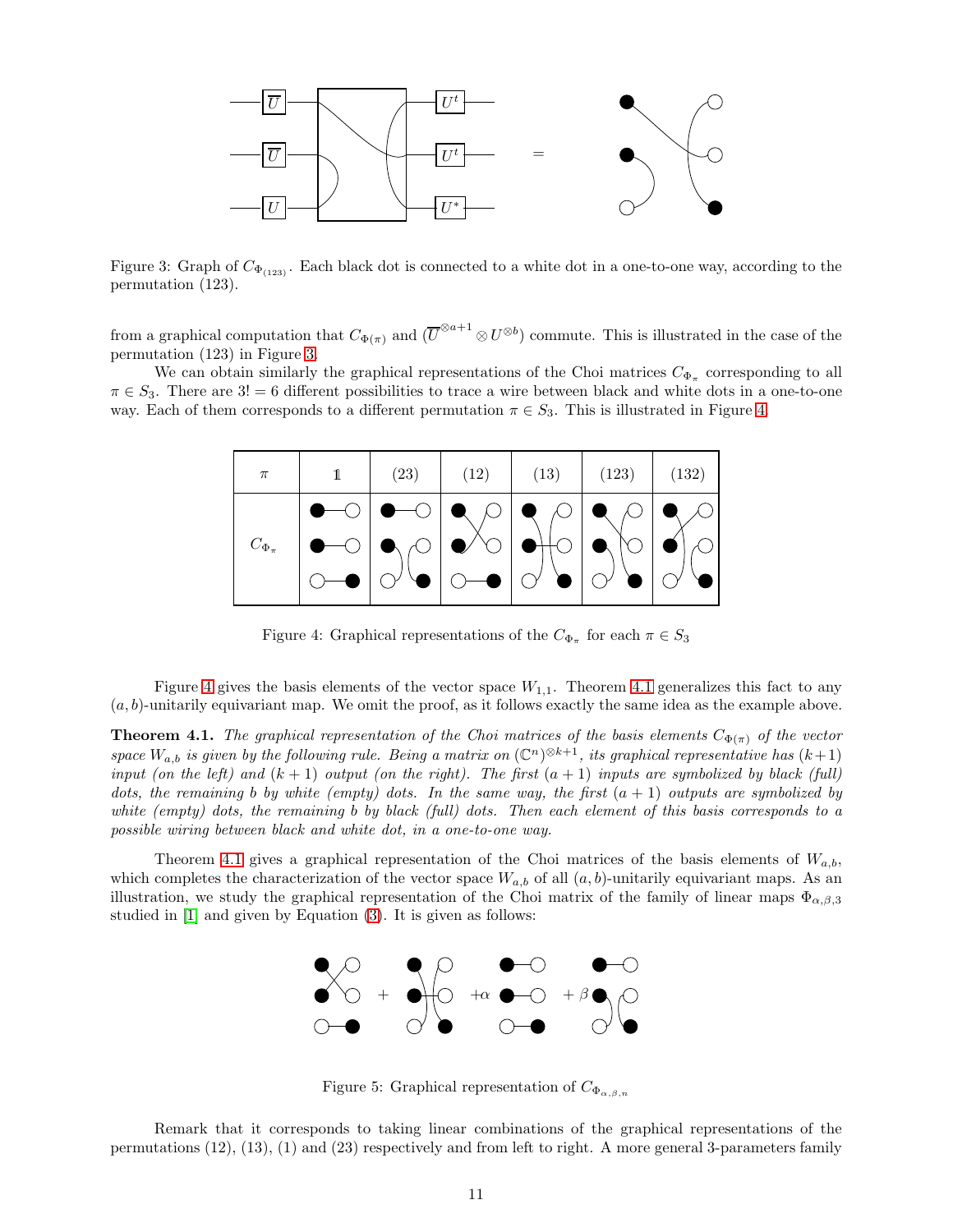can be defined by adding the permutations (123) and (132) and it gives:

$$
\Phi_{\alpha,\beta,\gamma,n}: M_n(\mathbb{C}) \to M_n(\mathbb{C}) \to M_n(\mathbb{C})
$$
\n
$$
A \mapsto A^t \otimes 1_n + 1_n \otimes A + \text{Tr}(A)(\alpha 1_{n^2} + \beta B_{n^2})
$$
\n
$$
+ \gamma (B_{n^2}(1_n \otimes A) + (1_n \otimes A)B_{n^2}). \tag{16}
$$

We leave the study of this more general map to future work.

# <span id="page-11-0"></span>5 Application to entanglement detection

One application of positive maps that are not completely positive is entanglement detection in quantum information theory. We recall that a density matrix in  $M_n(\mathbb{C})$  for some integer  $n \geq 0$  is a positive semi-definite operator on  $\mathbb{C}^n$  with trace equal to one. We denote by  $\mathcal{S}(n)$  the set of density matrices on  $\mathbb{C}^n$  and by  $\mathcal{S}(m \times n)$ the set of density matrices on  $(\mathbb{C}^m \otimes \mathbb{C}^n)$ . Then a density matrix on  $(\mathbb{C}^m \otimes \mathbb{C}^n)$  is called *separable* if it is in the convex hull of tensor-product density matrices. We denote by  $\text{SEP}(m, n)$  the set of separable density matrices on  $(\mathbb{C}^m \otimes \mathbb{C}^n)$ , that is,

$$
SEP(m, n) = \left\{ \sum_{i} \lambda_i \rho_A^i \otimes \rho_B^i \, ; \, \rho_A^i \in \mathcal{S}(m), \rho_B^i \in \mathcal{S}(n), \, \lambda_i \ge 0, \sum_{i} \lambda_i = 1 \right\} \, .
$$

We are interested in the complement of this set in  $\mathcal{S}(m \times n)$ . If a density matrix  $\rho$  is called  $\mathcal{S}(m \times n)$  $n(\mathcal{E})\in \mathbb{R}$  is called entangled. The first operational characterization of entanglement/separability was proved in [\[8\]](#page-14-7): a density matrix  $\rho \in \mathcal{S}(m \times n)$  is entangled if and only if there exists a positive map  $\phi: M_n(\mathbb{C}) \to M_m(\mathbb{C})$  such that  $(i_m \otimes \phi)(\rho)$  is not positive semi-definite. Remark that if  $\phi$  is completely positive, then  $(i_m \otimes \phi)(\rho)$  is necessarily positive semi-definite. This means that positive – but not completely positive - maps lead to entanglement detectors. The most well-known example of positive maps leading to entanglement detection is the partial transpose, and the density matrices that remain positive under its action are the so-called PPT density matrices. More generally, given a positive map  $\phi: M_n(\mathbb{C}) \to M_N(\mathbb{C})$ for any natural number  $N > 0$ , we can define

<span id="page-11-1"></span>
$$
S_m(\phi) = \{ \rho \in \mathcal{S}(m \times n) \, ; \, (i_m \otimes \phi)(\rho) \ge 0 \} \,. \tag{17}
$$

Thus the set of PPT density matrices on  $\mathbb{C}^m \otimes \mathbb{C}^n$  is  $\mathcal{S}_m(\theta_n)$ , where  $\theta_n$  is the transposition on  $M_n(\mathbb{C})$ . Apart from  $(m, n) = (2, 2)$  or  $(m, n) = (2, 3)$ , it is known that  $\mathcal{S}_m(\theta_n)$  is strictly different from SEP $(m, n)$ . In fact, deciding whether a density matrix is separable or not is known as a hard computational problem [\[5,](#page-14-4) [6\]](#page-14-5). It means in particular that an infinite number of positive maps are needed to detect all entangled density matrices. It is thus a central question in quantum information theory to find families of maps that are sufficient for this task.

More generally, it is also interesting to detect the amount of entanglement contains in a bipartite density matrix. The *Schmidt number* represents in this respect a good integer quantifier. We recall its definition. Recall that any norm-one vector  $\psi \in (\mathbb{C}^m \otimes \mathbb{C}^n)$  admits a unique Schmidt decomposition as

$$
\psi = \sum_{i=1}^t \sqrt{\lambda_i} \, \psi_i^m \otimes \psi_i^n \,,
$$

where  $(\psi_i^m)_{i=1,\ldots,t}$  (resp.  $(\psi_i^n)_{i=1,\ldots,t}$ ) is an orthogonal family on  $\mathbb{C}^m$  (resp. on  $\mathbb{C}^n$ ) with consequently  $1 \leq t \leq \min\{m, n\}$ , and where  $\sum_{i=1}^{t} \lambda_i = 1$ . Then its *Schmidt rank* is defined as  $\text{SR}(\psi) := t$ . The Schmidt number of a density matrix  $\rho \in \mathcal{S}(m \times n)$  is defined subsequently as

$$
SN(\rho) := \min \left\{ \max_{j} SR(\psi_j) ; \rho = \sum_{j} \rho_j |\psi_j\rangle \langle \psi_j| \right\},\,
$$

where the minimum is over all possible decompositions of  $\rho$  as a linear combination of pure states.

We denote by  $SN_t(m, n)$  the set of density matrices with Schmidt number smaller than  $t \geq 1$ . We shall also refer to elements of this set as t-separable density matrices and elements of its complement  $\mathcal{S}(m \times n) \backslash \text{SN}_t(m,n)$  as t-entangled density matrices. Remark in particular that the separable density matrices are exactly the ones with Schmidt number equal to one:  $\text{SEP}(m, n) = \text{SN}_1(m, n)$ . In the same way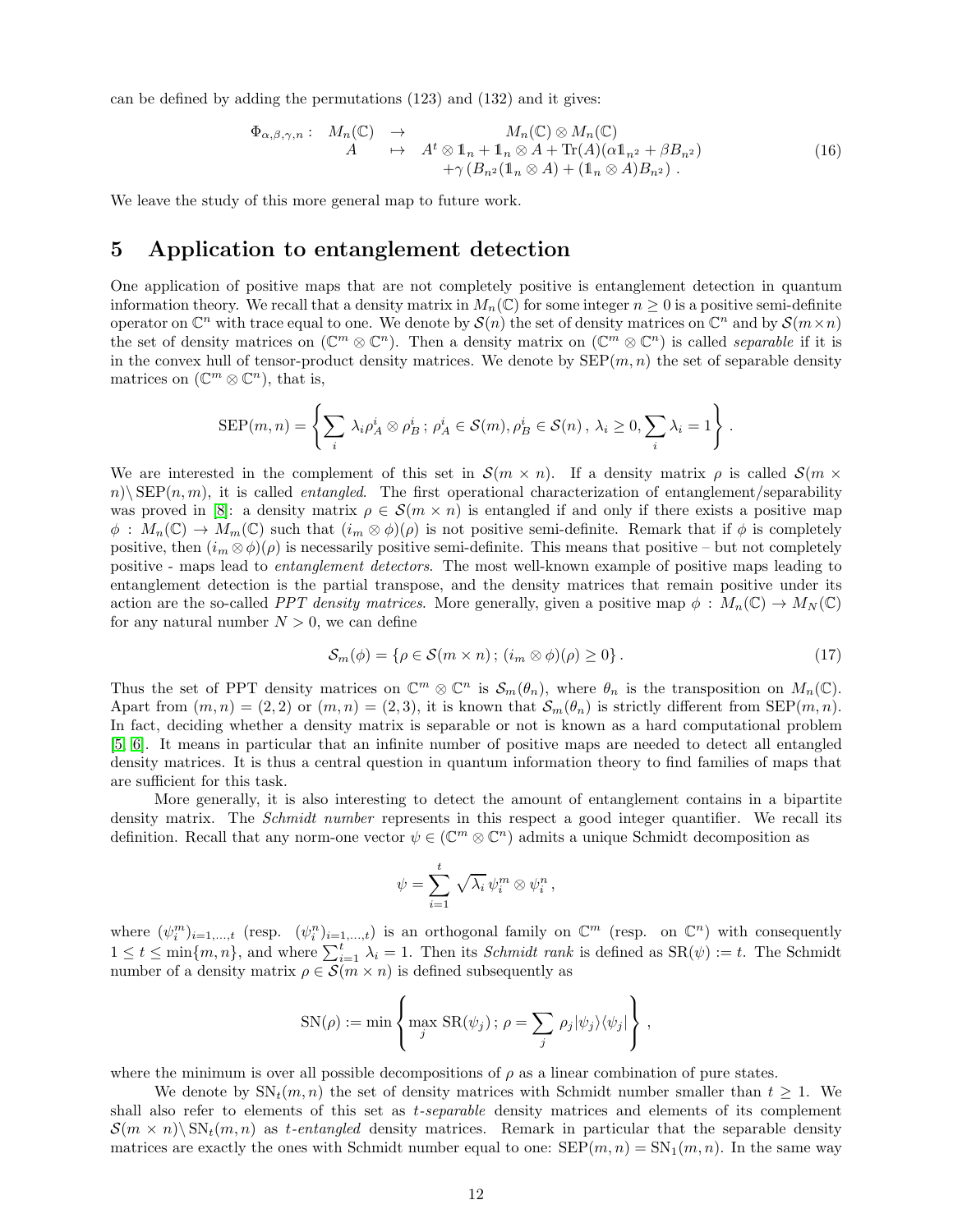that separability (or 1-separability) can be checked using positive maps, t-separability can be checked using t-positive maps. That is, a density matrix  $\rho \in \mathcal{S}(m \times n)$  is t-separable if and only if  $(i_m \otimes \phi)(\rho) \geq 0$  for all *t*-positive maps  $\phi : M_n(\mathbb{C}) \to M_n(\mathbb{C})$ .

We are now in position to state the main result of this article.

<span id="page-12-0"></span>**Theorem 5.1.** Let  $\phi : M_n(\mathbb{C}) \to M_N(\mathbb{C})$  be a t-positive - but not completely positive - map, with  $1 \le t \le$  $\min\{m,n\}$ . Then there exists a family of unitarily equivariant t-positive maps  $(\Phi_a)_{a>1}$  with  $\Phi_a: M_n(\mathbb{C}) \to$  $M_{N_a}(\mathbb{C})$ ,  $\lim_{a \to +\infty} N_a = +\infty$ , such that  $(\mathcal{S}_m(\Phi_a))_{a \geq 1}$  form a decreasing family of sets and:

$$
\bigcap_{a \ge 1} \mathcal{S}_m(\Phi_a) \subset \mathcal{S}_m(\phi). \tag{18}
$$

In other words, for all t-entangled density matrices  $\rho \notin S_m(\phi)$ , there exists an integer  $a_0 \geq 1$  such that  $\rho \notin \mathcal{S}_m(\Phi_a)$  for all  $a \geq a_0$ .

We divide the proof of Theorem [5.1](#page-12-0) in two parts: first in Section [5.1,](#page-12-1) we prove the existence of a  $\Phi$ :  $M_n(\mathbb{C}) \to \mathcal{B}(\mathcal{H})$ , for some universal infinite dimensional Hilbert space H and universal unitary representation  $U \mapsto V(U)$  that fulfills the equivariance property [\(1\)](#page-1-1), such that  $\mathcal{S}_m(\Phi) \subset \mathcal{S}_m(\phi)$ . Then we prove the theorem by an application of the Peter-Weyl Theorem together with Corollary [3.3.](#page-6-0)

#### <span id="page-12-2"></span><span id="page-12-1"></span>5.1 Proof of Theorem [5.1](#page-12-0) with infinite dimensional image

**Theorem 5.2.** Let  $\phi$  :  $M_n(\mathbb{C}) \to M_N(\mathbb{C})$  be a t-positive map. Then there exists a unitarily equivariant t-positive map  $\Phi : M_n(\mathbb{C}) \to \mathcal{B}(\mathcal{H})$  for some Hilbert space  $\mathcal H$  such that:

$$
\mathcal{S}_m(\Phi) \subset \mathcal{S}_m(\phi),\tag{19}
$$

where these quantities were defined in Equation  $(17)$ .

Before proving the theorem, we recall some facts about the left regular representation of the unitary group  $\mathcal{U}_n$ . Recall that  $L_2(\mathcal{U}_n)$  is the Hilbert space of square integrable functions on  $\mathcal{U}_n$  with respect to the Haar measure:

$$
L_2(\mathcal{U}_n) = \{f : \mathcal{U}_n \to \mathbb{C} \, ; \, \int_{\mathcal{U}_n} |f(U)|^2 \mu_{\text{Haar}}(dU) < +\infty \} \, .
$$

The *left regular representation*  $\lambda$  of  $\mathcal{U}_n$  on  $L_2(\mathcal{U}_n)$  is defined for all  $W \in \mathcal{U}_n$  as:

<span id="page-12-4"></span>
$$
\lambda_W f \in L_2(\mathcal{U}_n) \mapsto (U \mapsto f(W^*U)) \tag{20}
$$

Now define  $\mathcal{H} = L_2(\mathcal{U}_n, \mathbb{C}^N) \approx L_2(\mathcal{U}_n) \otimes \mathbb{C}^N$ , that is,

<span id="page-12-5"></span>
$$
\mathcal{H} = \left\{ (\psi_U)_{U \in \mathcal{U}_n} \, ; \, \psi_U \in \mathbb{C}^N \, \forall U \in \mathcal{U}_n, \quad \int_{\mathcal{U}_n} ||\psi_U||^2 \mu_{\text{Haar}}(dU) < +\infty \right\} \tag{21}
$$

where the integration is with respect to the Haar measure on  $\mathcal{U}_n$ . The Hilbert space H will play the role of the image of  $\Phi$  in Theorem [5.2.](#page-12-2) The equivariance property will be given in terms of the following unitary representation of  $\mathcal{U}_n$  on  $\mathcal{H}$ :

$$
V: W \mapsto (V(W) : \psi \in \mathcal{H} \mapsto (\psi_{W^*U})_{U \in \mathcal{U}_n}).
$$
\n
$$
(22)
$$

We can readily check that V is the left regular representation on  $L_2(\mathcal{U}_n)$  tensored with the trivial representation on  $\mathbb{C}^N$ , that is,  $V = \lambda \otimes i_N$ .

Finally, let  $\phi \in \mathcal{B}(M_n(\mathbb{C}), M_N(\mathbb{C}))$  be a linear map. We can define a map  $\Phi \in \mathcal{B}(M_n(\mathbb{C}), \mathcal{B}(\mathcal{H}))$  as

<span id="page-12-3"></span>
$$
X \in M_n(\mathbb{C}) \mapsto \Phi(X) = (\phi(U^*XU))_{U \in \mathcal{U}_n} .
$$
\n(23)

<span id="page-12-6"></span>Thus for all  $X \in M_n(\mathbb{C})$  and all  $(\psi_U)_{U \in \mathcal{U}_n} \in \mathcal{H}$ ,  $\Phi(X)\psi = (\phi(U^*XU)\psi_U)_{U \in \mathcal{U}_n}$ .

**Lemma 5.3.** Let  $\phi \in \mathcal{B}(M_n(\mathbb{C}), M_N(\mathbb{C}))$  be a linear map and define the linear map  $\Phi : M_n(\mathbb{C}) \to \mathcal{B}(\mathcal{H})$  as in Equation [\(23\)](#page-12-3). Then  $\Phi$  is unitarily equivariant with respect to the unitary representation  $U \mapsto V(U)$ . If furthermore  $\phi$  is t-positive, then  $\Phi$  is also t-positive.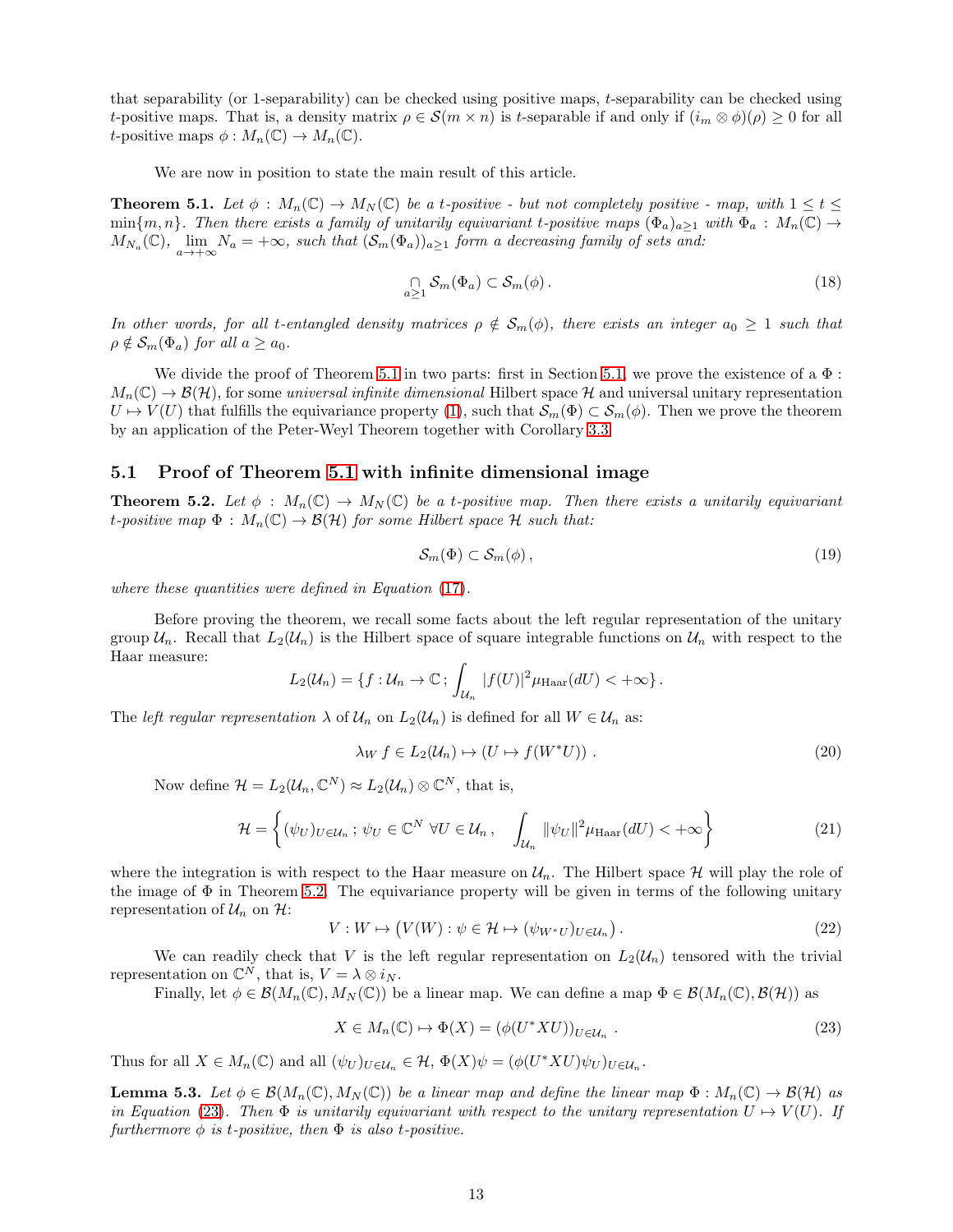*Proof.* We first prove that  $\Phi$  is  $U \to V(U)$  equivariant. Indeed, for all  $W \in \mathcal{U}_n$ ,  $X \in M_n(\mathbb{C})$  and all  $\psi \in \mathcal{H}$ ,

$$
V(W)^* \Phi(W X W^*) V(W) \psi = V(W)^* \Phi(W X W^*) (\psi_{W^*U})_{U \in \mathcal{U}_n}
$$
  
=  $V(W^*) (\phi((W^*U)^* X (W^*U)) \psi_{W^*U})_{U \in \mathcal{U}_n}$   
=  $\Phi(X) \psi$ .

Secondly, we prove that  $\Phi$  is t-positive. As it is equivariant, by Theorem [2.4,](#page-2-0) we only need to check that the matrix  $(\Phi(e_{ij}))_{1\leq i,j\leq t}$  is positive semi-definite, where  $(e_{ij})_{1\leq i,j\leq n}$  are the matrix units in  $M_n(\mathbb{C})$ . This can be directly checked by noticing that  $\mathcal{H} \otimes \mathbb{C}^t \simeq L_2(\mathcal{U}_n, \mathbb{C}^{tN})$  so that

$$
(\Phi(e_{ij}))_{1\leq i,j\leq t} \simeq ((\phi(U^* e_{ij} U))_{1\leq i,j\leq t})_{U\in\mathcal{U}_n}
$$

If  $\phi$  is t-positive, then  $(\phi(U^* e_{ij} U))_{1 \le i,j \le t}$  is positive semi-definite for all  $U \in \mathcal{U}_n$ , and so is  $(\Phi(e_{ij}))_{1 \le i,j \le t}$ .

Proof of Theorem [5.2.](#page-12-2) Let  $\rho \in \mathcal{S}(m \times n)$  be a t-entangled density matrix such that  $(i_m \otimes \phi)(\rho)$  is not positive semi-definite, i.e.  $\rho \notin S_m(\phi)$ . We can now show that  $\Phi$  "detects"  $\rho$ , that is,  $(i_m \otimes \Phi)(\rho)$  is not positive semi-definite. Indeed, this is true as by continuity there exist a vector  $\varphi \in (\mathbb{C}^m \otimes \mathbb{C}^N)$  and a small neighborhood U of  $I_n$  in  $\mathcal{U}_n$  such that for all  $U \in \mathcal{U}$ ,  $\langle \varphi, (i_m \otimes \phi)(I_m \otimes U \rho I_m \otimes U^*) \varphi \rangle < 0$ . Then defining the vector  $\psi \in (\mathbb{C}^m \otimes \mathcal{H})$  as:

$$
\psi_U = \varphi \quad \forall U \in \mathcal{U} \,, \qquad \psi_U = 0 \quad \text{ elsewhere } ,
$$

we get that  $\langle \psi, (i_m \otimes \Phi)(\rho) \psi \rangle < 0$  which shows that  $(i_m \otimes \Phi)(\rho)$  is not positive semi-definite.  $\Box$ 

#### 5.2 Proof of Theorem [5.1](#page-12-0)

Going from Theorem [5.2](#page-12-2) to Theorem [5.1](#page-12-0) is a simple application of the Peter-Weyl Theorem applied to the compact group  $\mathcal{U}_n$ . It states that  $L_2(\mathcal{U}_n)$  is

isomorphic as a  $\mathcal{U}_n$ -space to

the closure of the direct sum of all finite dimensional irreducible unitary representations  $E_{\pi}$  of  $\mathcal{U}_n$ , each with multiplicity equal to its dimension (see [\[19\]](#page-15-9) for instance):

<span id="page-13-0"></span>
$$
L_2(\mathcal{U}_n) = \widehat{\bigoplus_{\pi \in \Lambda} E_{\pi}} \otimes F_{\pi}, \qquad (24)
$$

.

where  $\Lambda$  is the *countable* set that indexes all irreps of  $\mathcal{U}_n$  and where  $F_\pi$  is of dimension dim  $E_\pi$ . Furthermore, the left-regular representation  $\lambda$  of  $\mathcal{U}_n$  on  $L_2(\mathcal{U}_n)$  given in Equation [\(20\)](#page-12-4) can be decomposed according to Equation [\(24\)](#page-13-0):

$$
\lambda = \widehat{\bigoplus}_{\pi \in \Lambda} \lambda^{(\pi)} \otimes i_{F_{\pi}} , \qquad (25)
$$

where  $\lambda^{(\pi)}$  is the irreducible unitary representation of  $\mathcal{U}_n$  on  $E_{\pi}$ .

We are now ready to prove the main theorem

*Proof of Theorem [5.1.](#page-12-0)* Let  $\phi$  be a t-positive map with  $1 \leq t \leq \min\{m, n\}$ . Define H and the t-positive map  $\Phi: M_n(\mathbb{C}) \to \mathcal{B}(\mathcal{H})$  as in Equations [\(21\)](#page-12-5) and [\(23\)](#page-12-3) respectively. Remark that by the Peter-Weyl Theorem as stated in Equation [\(24\)](#page-13-0),  $\mathcal{H} = L_2(\mathcal{U}_n, \mathbb{C}^N)$  can be decomposed as

$$
\mathcal{H}=\widehat{\bigoplus_{\pi\in\Lambda}E_{\pi}}\otimes(F_{\pi}\otimes\mathbb{C}^N)\,,
$$

and the unitary representation  $\lambda \otimes i_N$  of  $\mathcal{U}_n$  on  $\mathcal{H}$  can be decomposed as

$$
\lambda \otimes i_N = \bigoplus_{\pi \in \Lambda} \lambda^{(\pi)} \otimes i_{F_{\pi} \otimes \mathbb{C}^N}.
$$

As  $\Lambda$  is a countable set, we can choose an increasing family of finite sets  $(\Lambda_d)_{d\geq 0}$  such that  $\cup_{d\geq 0}\Lambda_d = \Lambda$ . Let  $P_d$  be the orthogonal projection on  $\widehat{\bigoplus}$  $\pi \in \Lambda_d$  $E_{\pi} \otimes F_{\pi}$ . Remark that  $\mathcal{H}_d := P_d \mathcal{H}$  is a finite dimensional subspace of H as  $\Lambda_d$  is finite. We can define on  $\mathcal{H}_d$  the restriction of  $\Phi$  as  $\Phi_d := P_d \Phi(\cdot) P_d$ . This directly defines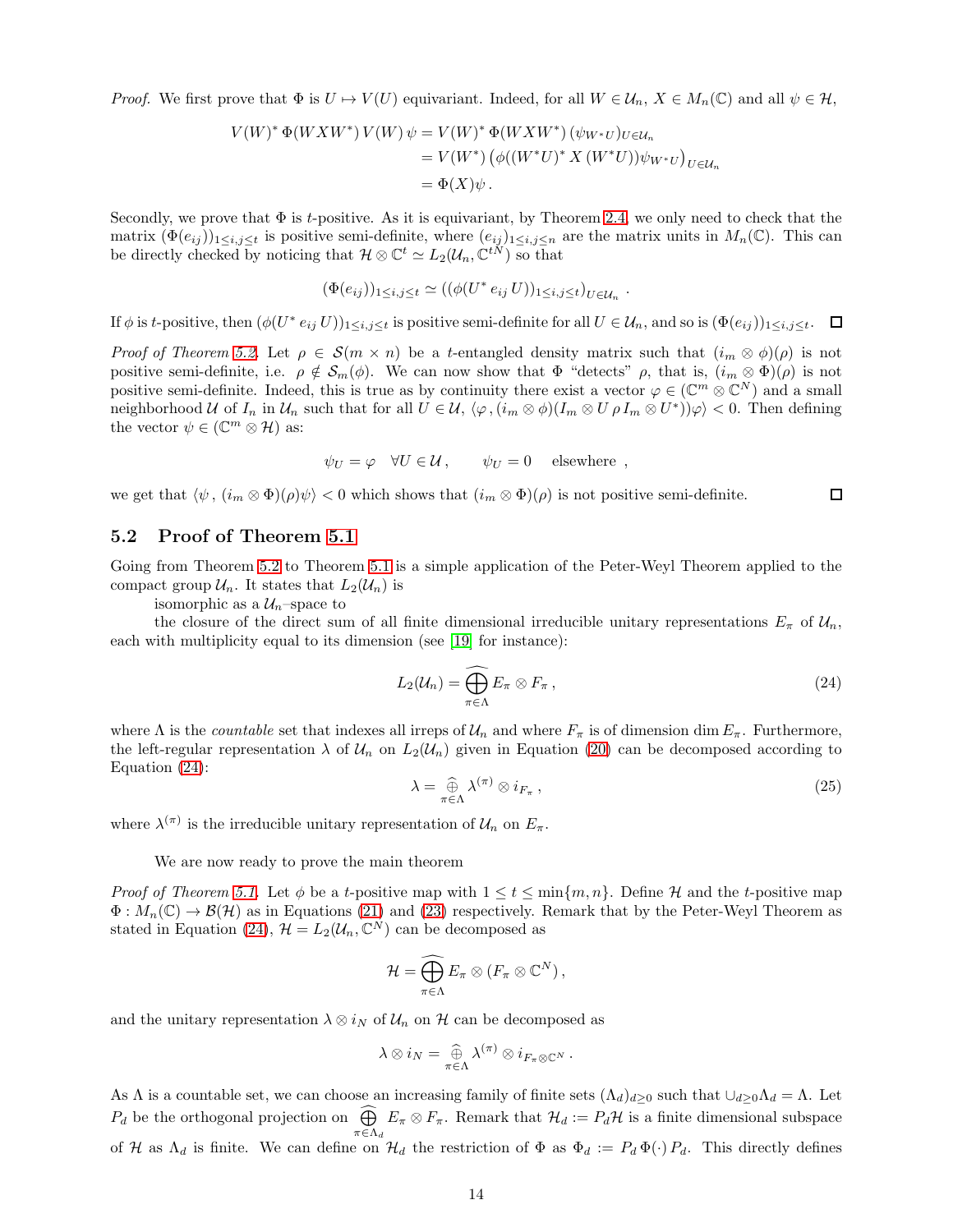a t-positive map as  $\Phi$  is itself t-positive by Lemma [5.3.](#page-12-6) We check that  $\Phi_d$  is equivariant. We define the unitary representation  $\Pi_d$  on  $\mathcal{H}_d$  as the restriction of  $(\lambda \otimes i_N)$  to  $\mathcal{H}_d$ :  $\Pi_d(U) := P_d \lambda(U) \otimes \mathbb{1}_N P_d$ . Using that by Lemma [5.3](#page-12-6)  $\Phi$  is  $(\lambda \otimes i_N)$ -equivariant, it is a straightforward computation to show that  $\Phi_d$  is  $\Pi_d$ -equivariant.

Let now  $\rho \in \mathcal{S}(m \times n)$  be a t-entangled density matrix such that  $\rho \notin \mathcal{S}_m(\phi)$ . By Theorem [5.2,](#page-12-2)  $\rho \notin \mathcal{S}_m(\Phi)$ , so that there exists  $\psi \in (\mathbb{C}^m \otimes \mathcal{H})$  such that  $\langle \psi, (i_m \otimes \Phi)(\rho) \psi \rangle < 0$ . Define  $\psi_d = P_d \psi \in \mathcal{H}_d$ . As  $\psi_d \to \psi$  in H as d goes to infinity, we also have  $\langle \psi_d, (i_m \otimes \Phi_d)(\rho)\psi_d \rangle \to \langle \psi, (i_m \otimes \Phi)(\rho)\psi \rangle$  as  $d \to +\infty$ , so there exists  $d_0 \geq 0$  such that for all  $d \geq d_0$ ,  $\langle \psi_d, (i_m \otimes \Phi_d)(\rho) \psi_d \rangle < 0$ . This concludes the proof.  $\Box$ 

Let us finish this section by the following corollary that might be of theoretical interest.

**Corollary 5.4.** There exists a family of unitarily equivariant t-positive maps  $(\Phi_a)_{a\geq 1}$  with  $\Phi_a: M_n(\mathbb{C}) \to$  $M_{N_a}(\mathbb{C})$  such that, for each m,  $(\mathcal{S}_m(\Phi_a))_{a \geq 1}$  decreases to  $\text{SN}_t(m,n)$  as  $a \to \infty$ .

Proof. For the same statement with m fixed, it is a diagonal argument applied to a dense countable subset of the t-entangled states (given that a direct sum of  $l$  entanglement witnesses for  $l$  entangled states witnesses all  $l$  states simultaneously). For generic  $m$  this is an additional diagonal argument.  $\Box$ 

### 6 Acknowledgement

Part of this work was made during IB's visit to Kyoto University, supported by Campus France Sakura project. IB and BC were supported by the ANR project StoQ ANR-14-CE25-0003-01. BC was supported by Kakenhi 15KK0162, 17H04823, 17K18734. GS would like to acknowledge FRIENDSHIP project of Japan International Corporation Agency (JICA) for research fellowship (D-15-90284) and kakenhi 15KK0162. GS would like to thank Prof. B.V Raja Ram Bhat for supporting her from his JC Bose grant. All authors are very grateful to Prof Hiroyuki Osaka for a careful reading and very helpful comments on a preliminary version of the paper, to Prof Yuki Arano for suggesting an improvement to the statement and the proof of Theorem [3.2,](#page-5-1) and to Prof Masaki Izumi for sharing insight on Theorem [5.1.](#page-12-0)

# <span id="page-14-0"></span>References

- [1] B. Collins, H. Osaka, and G. Sapra, "On a family of linear maps from  $M_n(\mathbb{C})$  to  $M_{n^2}(\mathbb{C})$ ," Linear Algebra and its Applications, vol. 555, pp.  $398 - 411$ , 2018.
- <span id="page-14-1"></span>[2] B. V. R. Bhat, "Linear maps respecting unitary conjugation," Banach J. Math. Anal, vol. 5, no. 2, pp. 1–5, 2011.
- <span id="page-14-3"></span><span id="page-14-2"></span>[3] M. A. Nielsen and I. Chuang, "Quantum computation and quantum information," 2002.
- [4] B. M. Terhal, "Detecting quantum entanglement," Theoretical Computer Science, vol. 287, no. 1, pp. 313–335, 2002.
- <span id="page-14-4"></span>[5] S. Gharibian, "Strong np-hardness of the quantum separability problem," Quantum Info. Comput., vol. 10, pp. 343–360, Mar. 2010.
- <span id="page-14-5"></span>[6] L. Gurvits, "Classical deterministic complexity of Edmonds' Problem and quantum entanglement," in Proceedings of the thirty-fifth annual ACM symposium on Theory of computing, pp. 10–19, ACM, 2003.
- <span id="page-14-6"></span>[7] A. C. Doherty, P. A. Parrilo, and F. M. Spedalieri, "Complete family of separability criteria," Physical Review A, vol. 69, no. 2, p. 022308, 2004.
- <span id="page-14-7"></span>[8] M. Horodecki, P. Horodecki, and R. Horodecki, "Separability of mixed states: necessary and sufficient conditions," Physics Letters A, vol. 223, no. 1, pp.  $1 - 8$ , 1996.
- <span id="page-14-8"></span>[9] A. Peres, "Separability criterion for density matrices," Physical Review Letters, vol. 77, no. 8, p. 1413, 1996.
- [10] S.-H. Kye and H. Osaka, "Classification of bi-qutrit positive partial transpose entangled edge states by their ranks," Journal of Mathematical Physics, vol. 53, no. 5, p. 052201, 2012.